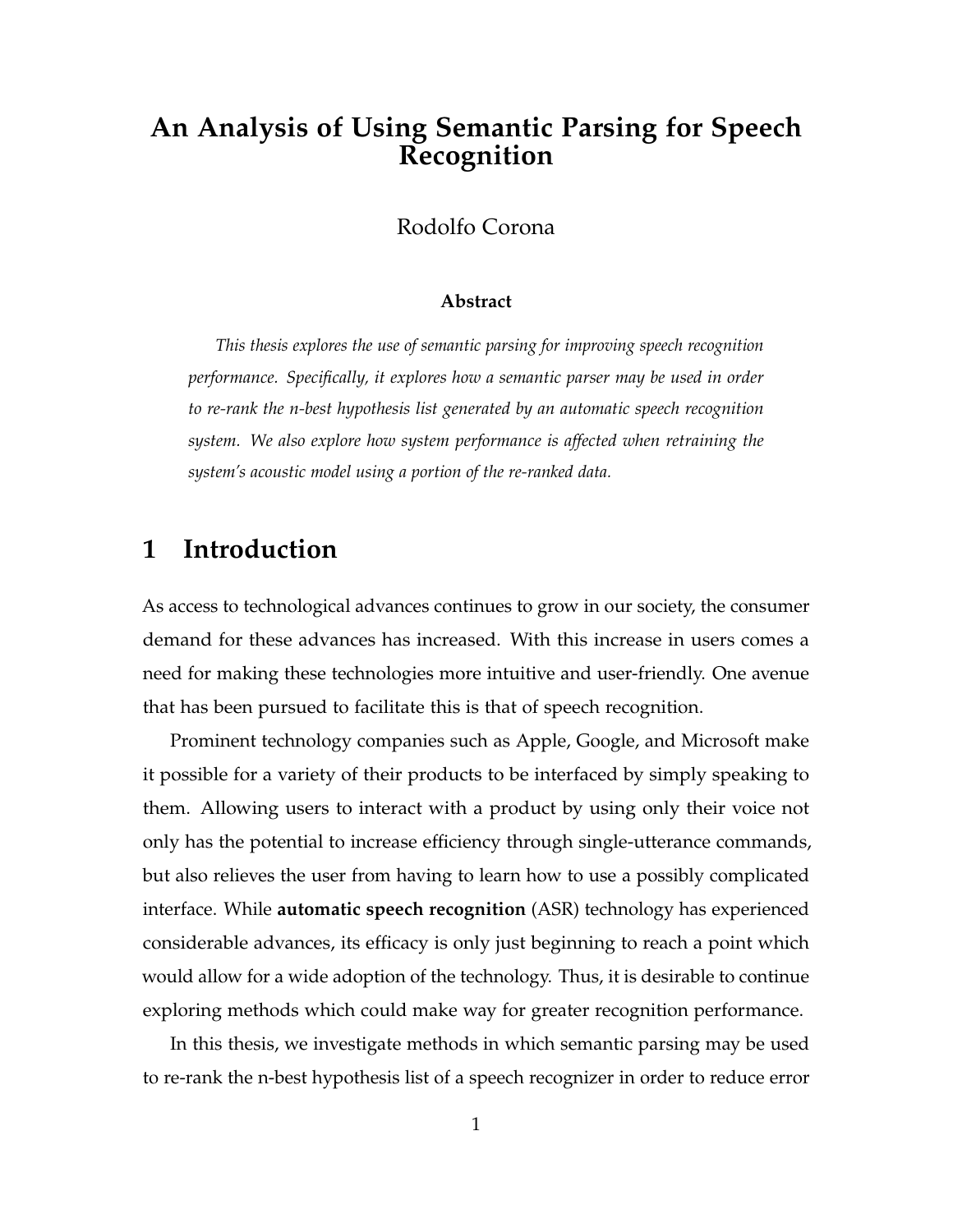rates in recognition. Semantic parsing, which is discussed in more detail in section [2.3,](#page-6-0) may be defined as the process through which the meaning of natural language expressions is inferred and mapped to a computer interpretable formalism. The motivating intuition behind our work is that given a list of ASR hypotheses, the correct hypothesis should generally also be the most "meaningful" to the semantic parser, something which is formalized through parse confidence scores. Further, we investigate how this re-ranking method may be used to automatically induce new training examples for the recognizer's statistical models.

Through our experiments, we find that our re-ranking algorithm results in a significant improvement in language understanding at the cost of ASR transcription accuracy.

## **2 Background**

In this section we describe relevant background in ASR, particularly describing the CMU Sphinx-4 speech recognition system which was used in this work. Semantic parsing as is relevant to this work is also briefly discussed.

#### <span id="page-1-0"></span>**2.1 Speech Recognition**

The goal of ASR systems is to find the most likely sentence  $\hat{W}$  that was uttered by a user given their speech input, something which is expressed by the following equation:

$$
\hat{W} = \underset{W \in L}{\operatorname{argmax}} P(W|O)
$$

Where *L* is the given language,  $W \in L$  are possible sentences within it, and *O* is the observed audio input [\(Jurafsky & Martin, 2009\)](#page-33-0). Using Bayes' rule, this expression may be better modelled as:

$$
\hat{W} = \underset{W \in L}{\operatorname{argmax}} \frac{P(O|W)P(W)}{P(O)} = \underset{W \in L}{\operatorname{argmax}} P(O|W)P(W)
$$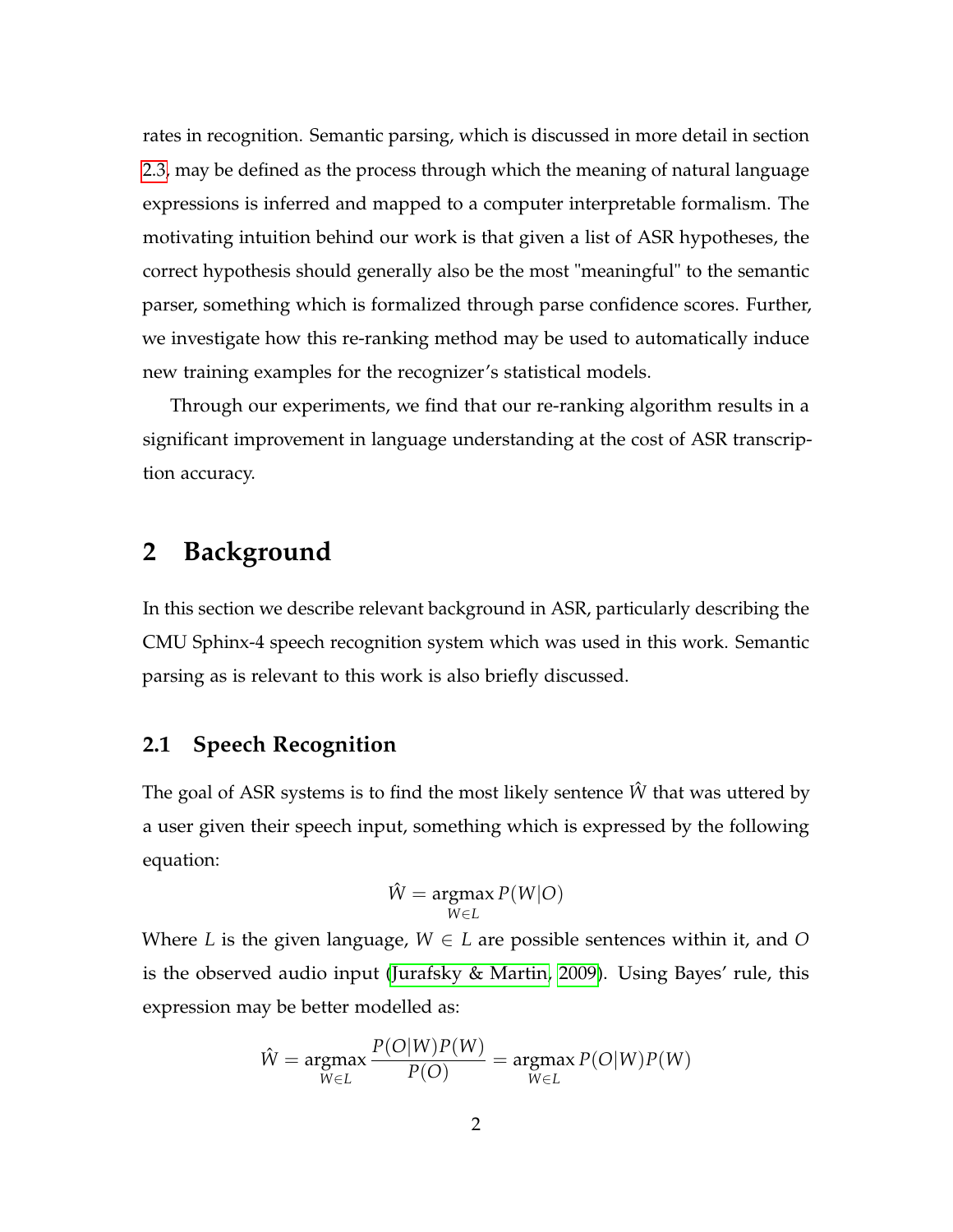The denominator *P*(*O*) may be ignored since it is a common factor amongst all candidate sentences.

The probability for a given sentence *P*(*W*) may be computed using a **language model**, which is a statistical distribution of word sequences in a language. The set of all possible words, or **tokens**, in a language model is known as the **vocabulary**. In general, given a word sequence  $w_1^N$  $_1^N$ , the model will assign the probability  $P(w_1^N)$  $_1^N$ ) to the sequence proportionally to how often the sequence was seen during training. As the length of sequences *N* increases, sequence appearances will become increasingly sparse in the training corpus. In order to combat the sparsity problem, this distribution may be approximated using **n-grams**[\(Rosenfeld, 2000\)](#page-34-0), which are word sequences of length *n*. During training, the model will instead construct the distribution of unique n-grams. With this approach,  $P(w_1^N)$  $_1^N$ ) is approximated as follows:

$$
P(w_1^N) \approx \prod_{i=1}^N P\left(w_i | w_{i-n+1}^{i-1}\right)
$$

Intuitively, larger n-grams allow for more accurate models but require larger amounts of training data in order to be effective. In order to take advantage of higher order n-grams for which enough information is available while still having the option of using lower order n-grams if necessary, n-gram **backoff language models** may be used. N-gram backoff language models contain distributions for all n-grams from 1 up to *n*. When computing the probability of a sequence  $P(w_1^N)$  $_1^N$ ), the discounted probability of the highest order n-gram with a count above a threshold *k* is used.

The conditional probability *P*(*O*|*W*) may be computed using an **acoustic model**. Acoustic models are constructed using Hidden Markov Models (HMMs)[\(Rabiner,](#page-34-1) [1989\)](#page-34-1), which consist of a series of states, modelled by a directed graph, with transition probabilities between them. Each state contains a set of possible observations that may be made when in said state as well as their probabilities. In an HMM, the states are not directly observed (i.e. are said to be hidden) and the most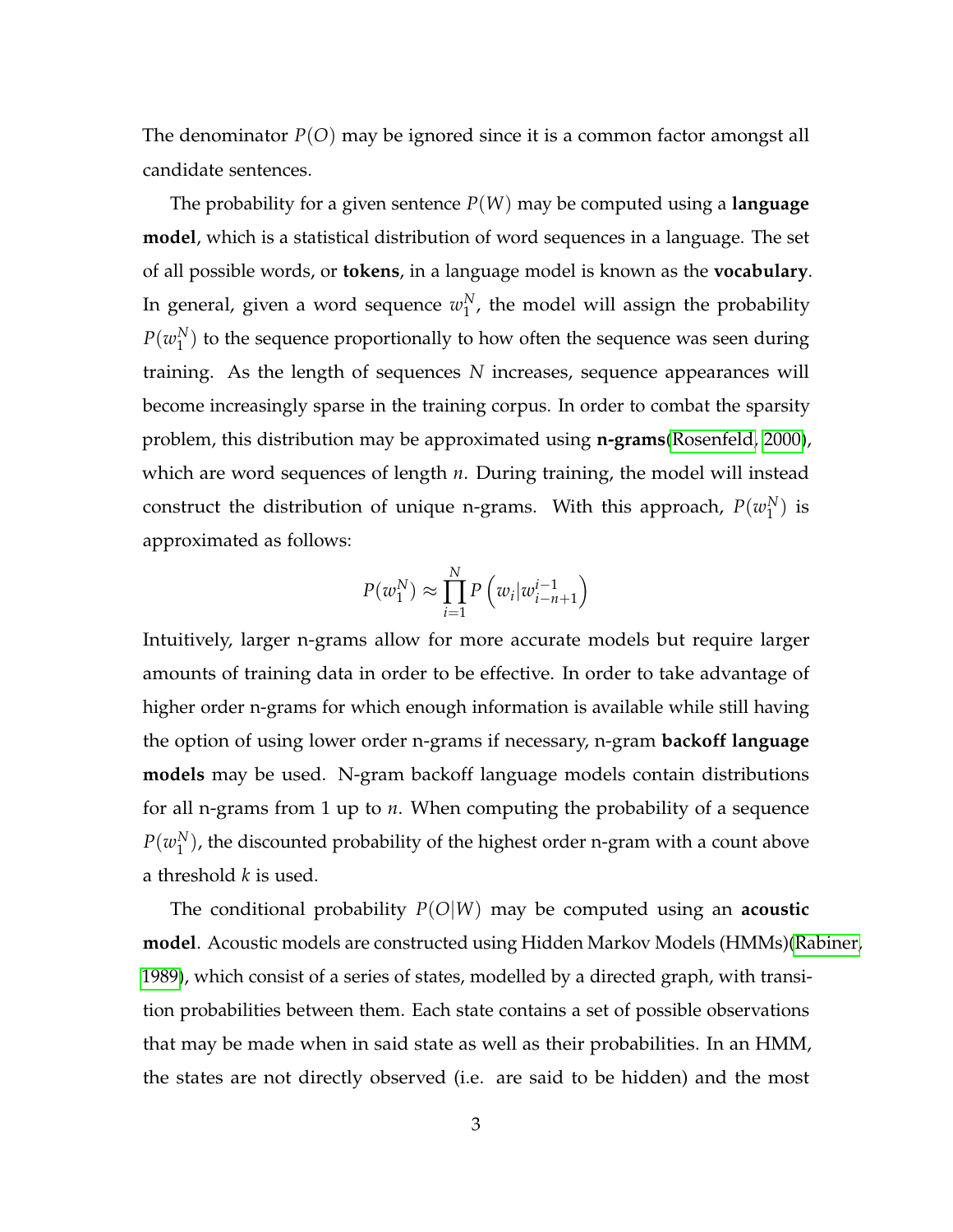likely sequence of states must be inferred using a sequence of given observations. This inference may be performed using procedures such as the Viterbi algorithm [\(Forney, 1973\)](#page-33-1). Using this framework for ASR, per-word HMMs are constructed where **phones**, which are basic units of speech, serve as the hidden states, while feature vectors extracted from the audio input serve as the observations. Additionally, most ASR implementations further split each phone state into a three state HMM modelling the beginning, middle, and end of the phone, something which is beneficial since phones tend to have different features at different stages of their utterance. An example of a word-level HMM may be seen in Figure [1.](#page-3-0)

<span id="page-3-0"></span>

**Figure 1:** *An example of an acoustic model HMM for the word "doctor". The nodes in the graph represent the phones which compose the word.*

The main evaluation metric used for speech recognition accuracy is known as **word error rate** (WER), which, if we let *o* and *c* be the recognition output and correct phrase respectively, may be computed as follows:

$$
WER(o) = \frac{S + D + I}{N}
$$

Where *S* is the the number of words that were substituted in *c* by *o* (e.g. confusing *gray* with *great*), *D* is the number of deletions (i.e. the number of words in *c* not present in *o*), *I* is the number of insertions (i.e. the number of words in *o* not present in *c*), and *N* is the total number of words in *c*.

### **2.2 The CMU Sphinx-4 Speech Recognition System**

Sphinx-4 is a speech recognition system jointly developed by Carnegie Mellon University, Sun Microsystem Laboratories, and Mitsubishi Electronic Research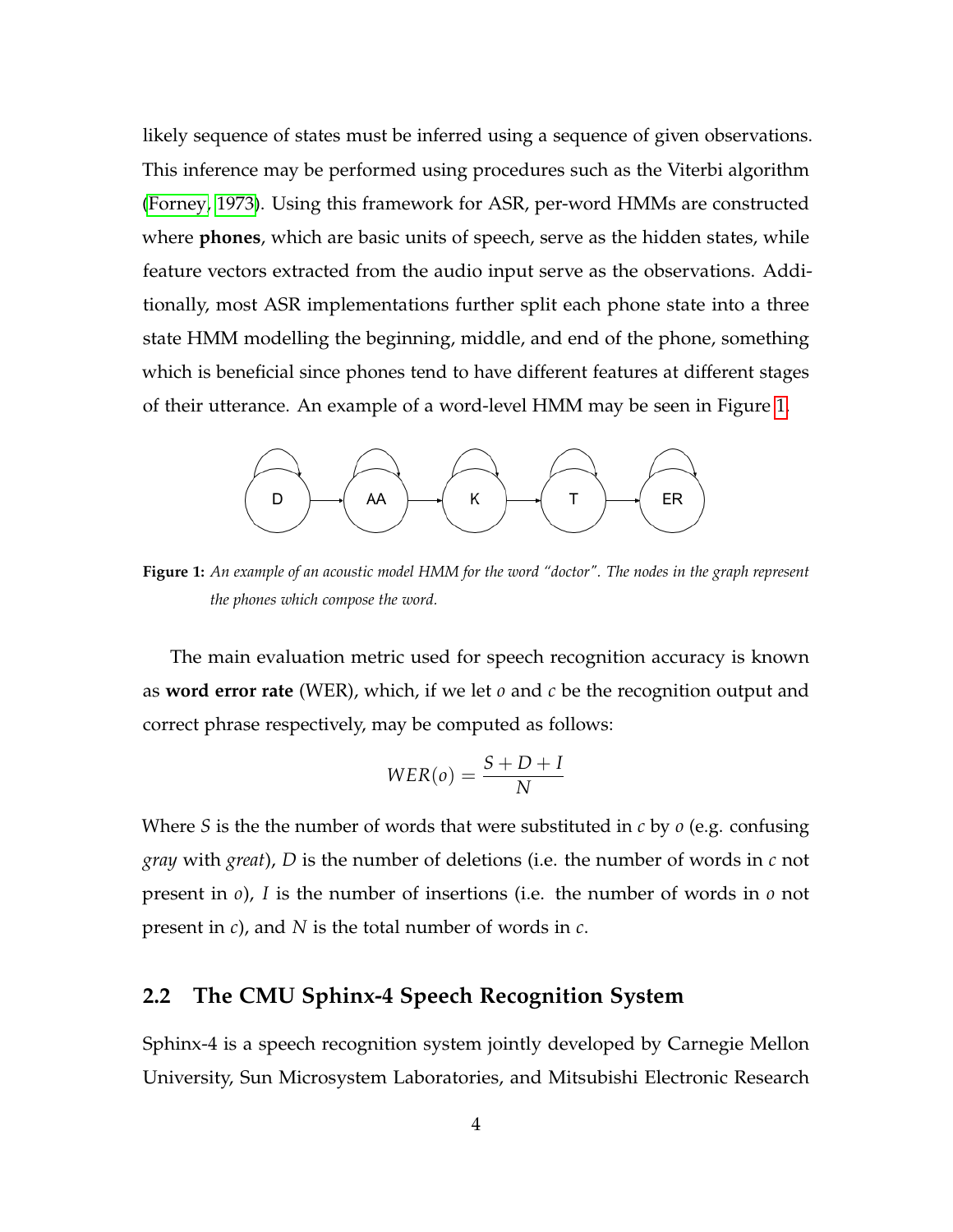Laboratories [\(Lamere, Kwok, Gouvea, et al., 2003;](#page-33-2) [Lamere, Kwok, Walker, et al.,](#page-34-2) [2003;](#page-34-2) [Walker et al., 2004\)](#page-35-0). The system is designed to be heavily modular, allowing users to experiment with different language and acoustic models, decoders, and a variety of other components.

The system is composed of three main modules, the *FrontEnd*, the *Linguist*, and the *Decoder* [\(Walker et al., 2004\)](#page-35-0). The FrontEnd takes raw audio data as input, and generates a feature vector that may be used during the decoding process by the Decoder.

The Linguist constructs a search graph for sentence hypotheses based on a given language model, acoustic model, and dictionary (i.e. a phone pronunciation lexicon for words in the domain vocabulary). The default Sphinx-4 language model is an  $\rm ARPA^1$  $\rm ARPA^1$  formatted trigram backoff language model. The search graph is constructed as a directed acyclic graph (DAG) by connecting each word HMM taken from the acoustic model and connecting them with edges whose transition weights are derived from the language model. This graph is then used to construct a **trellis**, which is a graph which models state transitions over time. Trellis construction begins with the acoustic model HMM starting state, *S*0, being mapped to time step  $t_0$ . All states to which there is a transition from  $S_0$  are then mapped to *t*1, a procedure which is then repeated for each state at each time step. Due to memory constraints that may arise from large vocabularies, the trellis is generally constructed dynamically as each of its components is needed. An example of a trellis is given in Figure [2.](#page-5-0)

The Decoder takes feature vectors from the FrontEnd and traverses the search graph generated by the Linguist in order to form a list of recognition hypotheses [\(Lamere, Kwok, Walker, et al., 2003\)](#page-34-2). The search operation is done using the Bushderby algorithm [\(Singh, Warmuth, Raj, & Lamere, 2003\)](#page-34-3), which subsumes the Viterbi and forward algorithms depending on the chosen hyper-parameter values.

<span id="page-4-0"></span><sup>1</sup>http://www.speech.sri.com/projects/srilm/manpages/ngram-format.5.html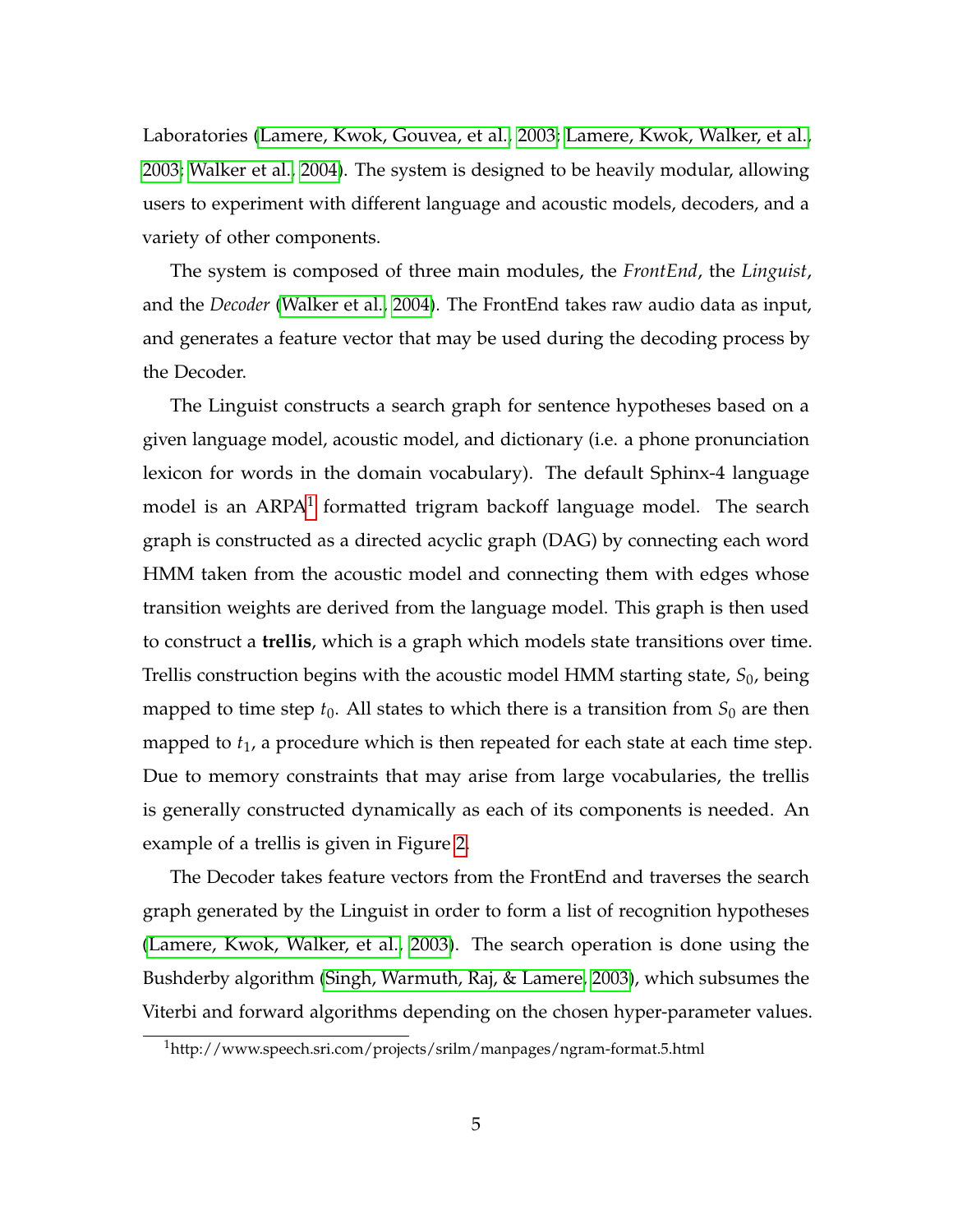<span id="page-5-0"></span>

**Figure 2:** *An example of a trellis built over 5 time steps with a vocabulary of 5 words.*

A token tree is generated during the search, using a token passing algorithm [\(Young, Russell, & Thornton, 1989\)](#page-35-1), which may be queried for a list of hypotheses. Each node in the tree contains a token which in turn consists of the overall acoustic and language scores as well as other scoring information for a given path in the search. During the search, the tree is pruned in order to conserve computational resources.

It must be noted that in recent years there have been great advances in speech recognition which use deep recurrent neural networks [\(Graves & Jaitly, 2014;](#page-33-3) [Xiong et al., 2016\)](#page-35-2), particularly Long Short Term Memory networks (LSTMs). These methods have achieved state of the art performance and have even achieved human parity on the NIST [2](#page-5-1)000 dataset<sup>2</sup>. Unfortunately, although there are a variety of libraries with which neural network models may be constructed $345$  $345$  $345$ , source code for the specific architectures used in these works has not been made

<span id="page-5-2"></span><span id="page-5-1"></span><sup>2</sup>http://www.itl.nist.gov/iad/mig/tests/ctr/2000/h5\_2000\_v1.3.html

<span id="page-5-3"></span><sup>3</sup>https://www.tensorflow.org/

<span id="page-5-4"></span><sup>4</sup>http://caffe.berkeleyvision.org/

<sup>5</sup>https://keras.io/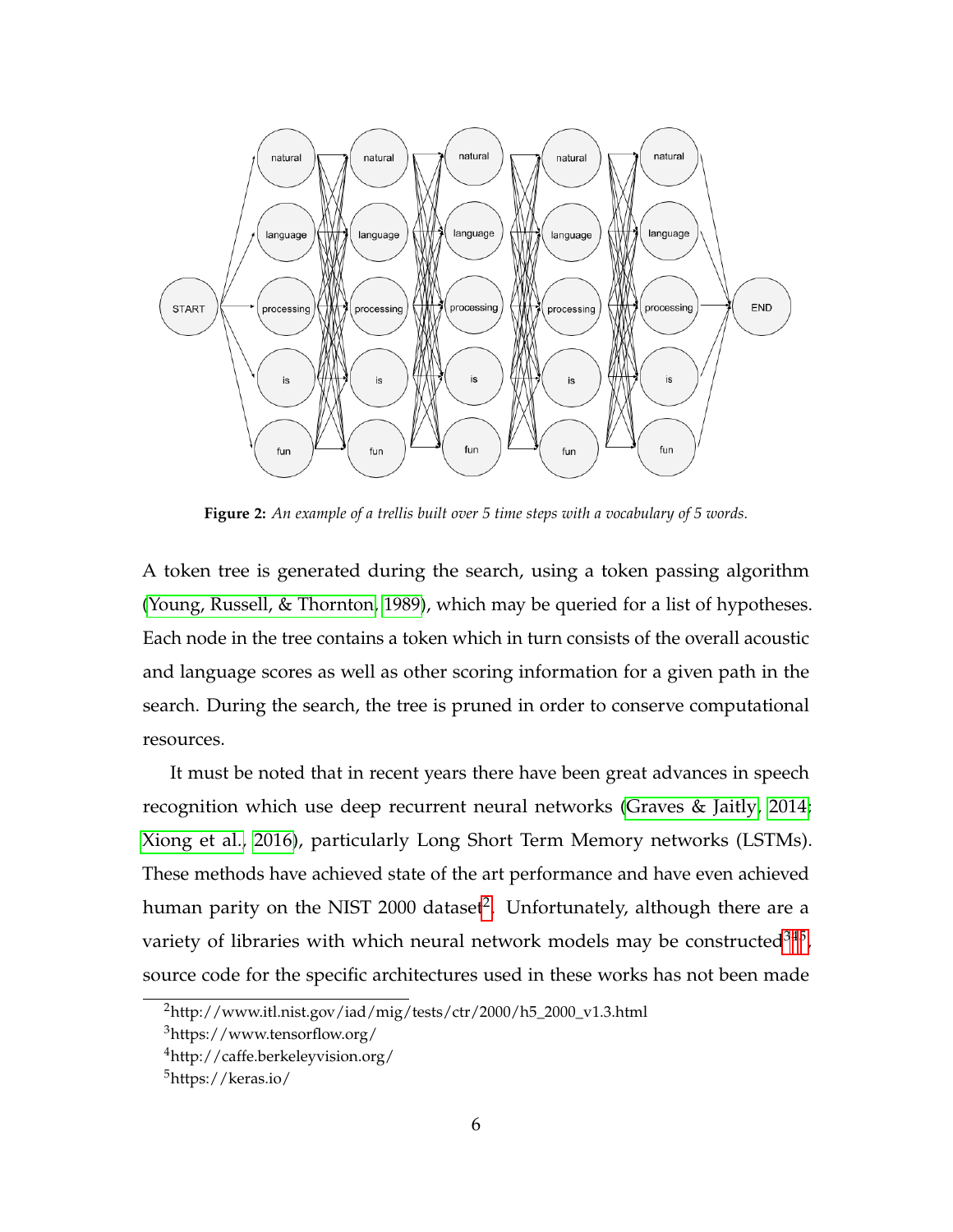readily available. Sphinx-4 was chosen as our ASR framework in part due to its being open-source.

### <span id="page-6-0"></span>**2.3 Semantic Parsing**

#### **2.3.1 Mapping Natural to Formal Language**

Intuitively, semantic parsing may be described as the task of deriving the meaning of a natural language phrase in a form which is interpretable by a computer. More concretely, this generally entails finding a mapping from a given phrase to an unambiguous formal language representation, such as **first order logic** (FOL). For example, the phrase "Bring Dr. Smith the marker" could feasibly be mapped to the FOL representation *bring*(*smith*, *marker*). In order to accomplish this, a semantic parser's knowledge is comprised of two main components, the **ontology** and the **lexicon** [\(Jurafsky & Martin, 2009\)](#page-33-0).

The ontology of the parser is what denotes the set of atoms which are used to derive meaning from phrases. In other words, the ontology will contain the set of entities of the domain, the possible properties or relations that they may possess, as well as the actions which any entities might be able to take. An example of what an ontology could look like using FOL is shown in Figure [3.](#page-6-1)

<span id="page-6-1"></span>

| Entities   | Dr. Smith, John, Jane, marker          |
|------------|----------------------------------------|
| Properties | isProfessor(x), isStudent(x)           |
| Relations  | $professorOf(x,y)$ , student $Of(x,y)$ |
| Actions    | bring(x,y)                             |

**Figure 3:** *An ontology for a small domain.*

Whereas the ontology denotes the building blocks of a domain with which a system may form meaning, the lexicon ascribes pertinent linguistic information to certain words or phrases in the vocabulary for use by the system. For example,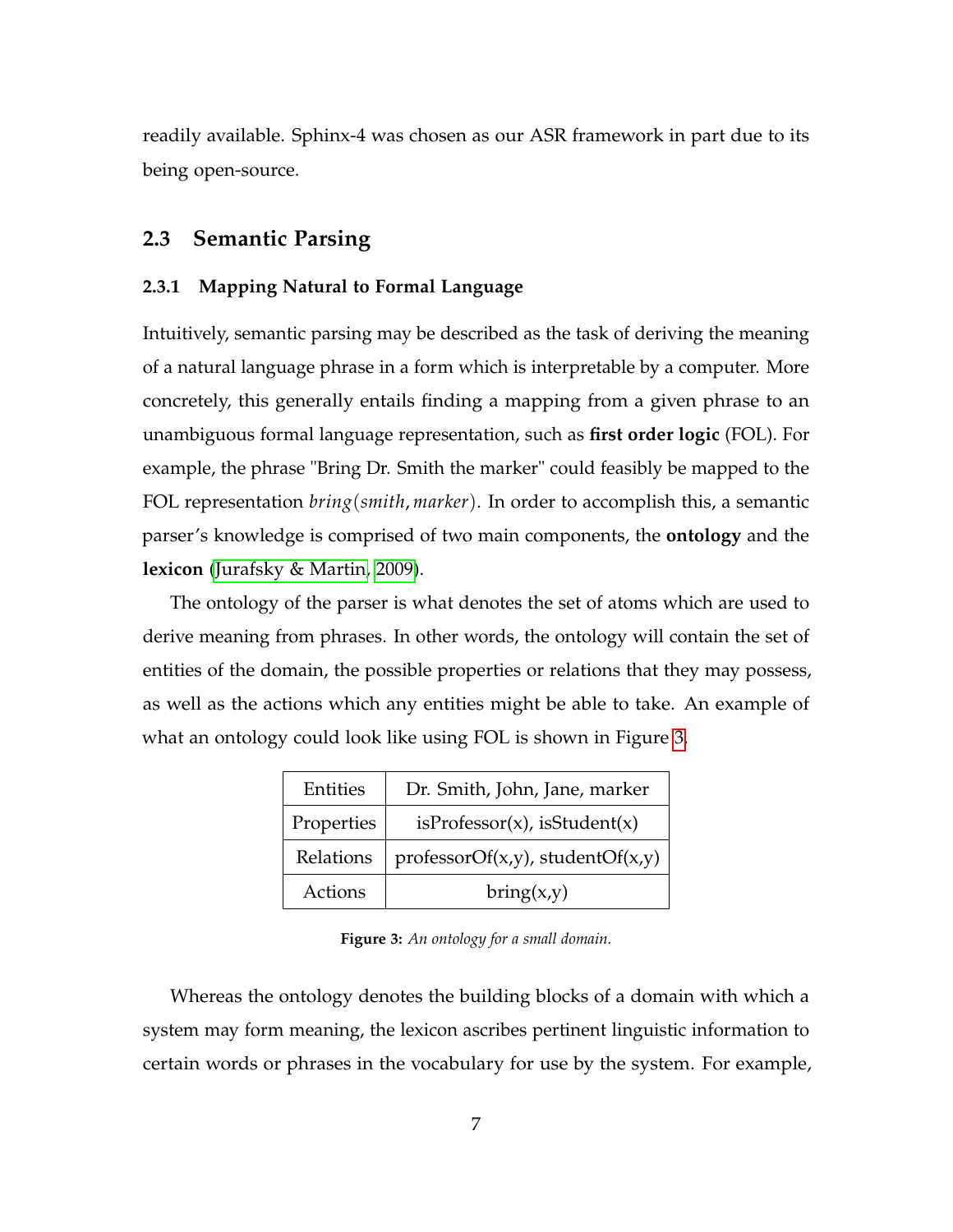<span id="page-7-0"></span>

| <b>Word or Phrase</b> | <b>Mapping in Ontology</b> |
|-----------------------|----------------------------|
| Dr. Smith             | Dr. Smith                  |
| The professor         | Dr. Smith                  |
| John                  | John                       |
| Johny                 | John                       |
| Jane                  | Jane                       |

**Figure 4:** *An example lexicon which might pertain to the domain of the ontology in Figure [3.](#page-6-1) This lexicon maps words or phrases which may be found in natural language input to grounded FOL atoms found in the ontology.*

a lexicon may map natural language words or phrases which the system might encounter to atoms in the ontology, as may be seen in Figure [4.](#page-7-0) Note the distinction between the names of FOL atoms or predicates, such as *John*, and actual words or phrases in the vocabulary, such as *Johny*, which may be found in the natural language input itself. As will be described in section [2.3.2,](#page-7-1) lexicons may also contain other types of information. For example, ASR systems, such as the CMU Sphinx system, make use of lexicons which map words in their vocabulary to a set of phones denoting their pronunciation.

#### <span id="page-7-1"></span>**2.3.2 Semantic Parsing with Combinatory Categorical Grammars**

The semantic parser used in this work was developed within the UTCS department and is modeled after [\(Liang & Potts, 2015\)](#page-34-4). The parser is analogous in function to the University of Washington Semantic Parsing Framework [\(Artzi](#page-33-4) [& Zettlemoyer, 2013a\)](#page-33-4), which uses **typed** *λ***-calculus** in conjunction with **Combinatory Categorial Grammars** (CCGs) [\(Steedman & Baldridge, 2011\)](#page-34-5) to compute meaning representations for given natural language inputs.

*λ*-calculus is a high-order logic formalism which subsumes FOL. Through the use of the *λ* term, a *λ*-calculus expression may exhibit behavior akin to that of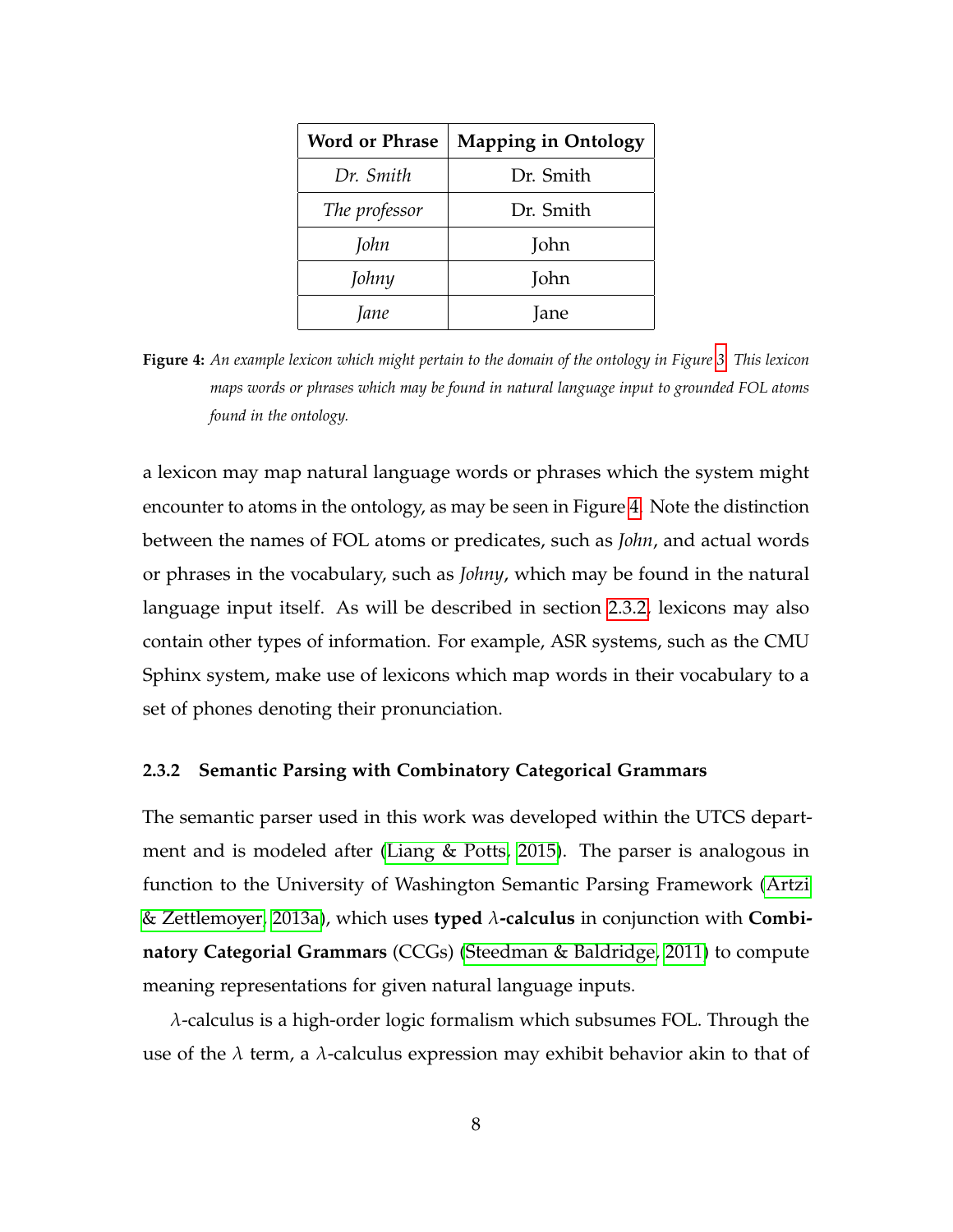a function. For example, the expression  $\lambda x \cdot b \cdot r \cdot n g(x, \text{marker})$  may be applied to the atom *John*, which would evaluate to the expression *bring*(*John*, *marker*). By extending the formalism with types, expression arguments may be constrained [\(Church, 1940\)](#page-33-5). For example, the expression above could be extended to require arguments of a type which represent people:

#### *λx* : *person*.*bring*(*x*, *marker*)

In our work, predicate and atom types are specified in the system's ontology.

CCGs are a categorial formalism which assigns syntactic categories to logical expressions:

$$
ADJ: \lambda x.happy(x)
$$

These category and expression pairs may be used in order to map natural language phrases to logical expressions. This is accomplished through the use of combinator categories which act as functions, for example:

$$
S/NP: \lambda x. bring(x, marker)
$$

These combinators are read from right to left, where the rightmost category is the parameter, while everything left of the slash is what is returned. The direction of the slash (forward or backward) determines whether the combinator consumes the token on its left or on its right. If we let *S* denote the complete sentence category, then the above example represents a combinator which consumes a noun phrase (such as a person) on its right and returns a full sentence. For the purposes of semantic parsing, words in the vocabulary may be mapped to such pairs within the lexicon:

$$
happy \vdash ADJ : \lambda x.happy(x)
$$

An example of what could be a feasible CCG parse tree for the phrase "John is happy" may be seen in Figure [5.](#page-9-0)

Because of the prohibitive time investment necessary to generate annotated CCG parse trees for phrases, generally only the final semantic form of each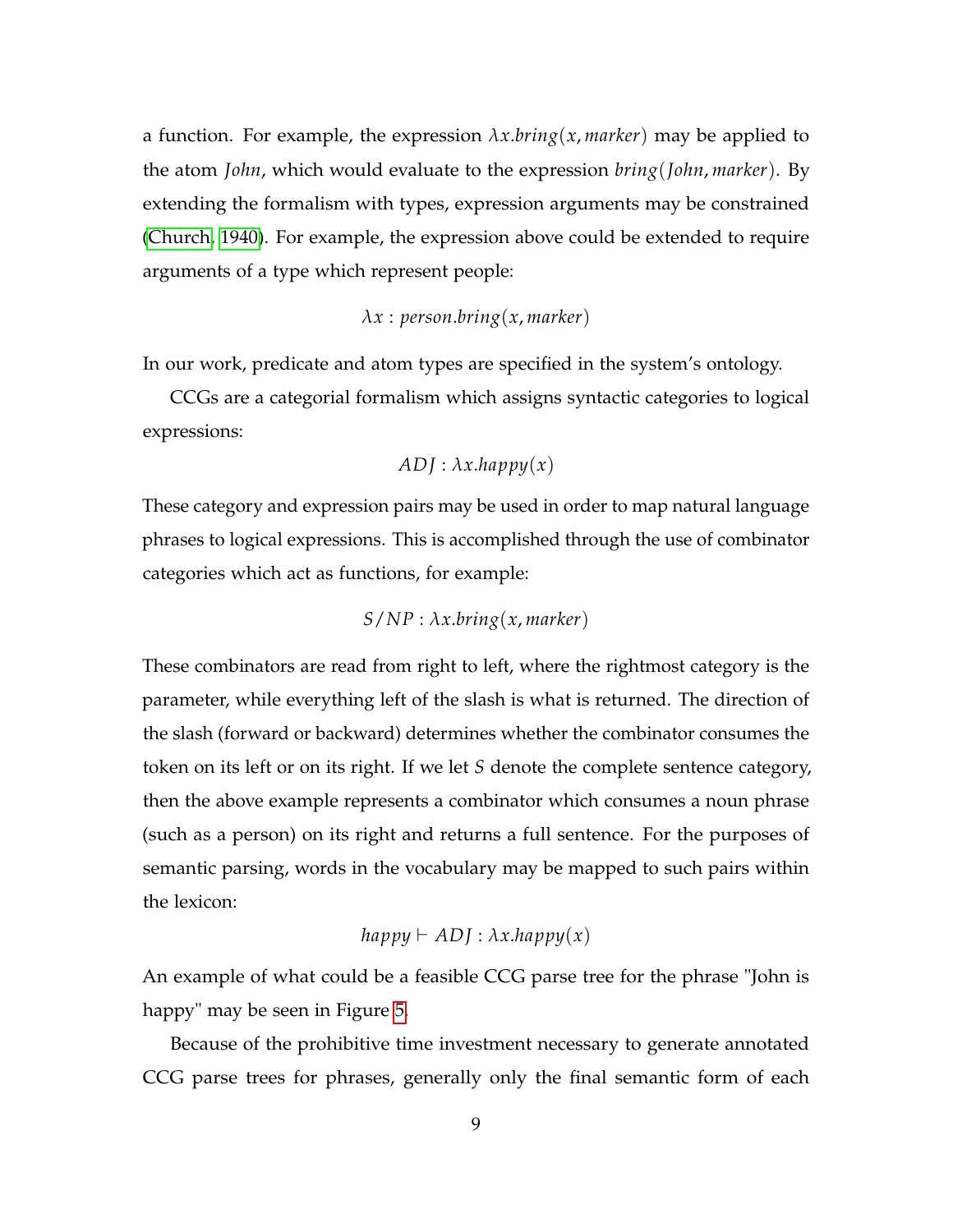<span id="page-9-0"></span>

|                        | is                          | happy                    |
|------------------------|-----------------------------|--------------------------|
|                        | $S\NP/ADI$                  | ADJ                      |
| John                   | $\lambda f. \lambda x.f(x)$ | $\lambda x.$ happy $(x)$ |
| $\overline{\text{NP}}$ |                             | $S\backslash NP$         |
| John                   |                             | $\lambda x.$ happy $(x)$ |
|                        | S                           |                          |
|                        | $h$ appy $(J$ ohn $)$       |                          |

**Figure 5:** *A CCG parse of the phrase "John is happy". Note that the direction in which an argument is consumed depends on the direction of the slash specified by a combinator.*

phrase is specified in a training corpus (e.g. the training pair ["John is happy, *happy*(*John*)]). Due to this problem, it is necessary for the training algorithm used by the parser to generate and rank lists of candidate parses during training, something which is generally done through the use of variants of the CKY and perceptron algorithms [\(Artzi & Zettlemoyer, 2013b\)](#page-33-6). Through this procedure, the parser incrementally adds entries to its lexicon and attempts to infer new rules for combining categories which will allow it to generate valid parses for the phrase and semantic form pairs given during training.

### **3 Related Work**

Various different methods have been used in order to re-rank the n-best hypothesis list generated by ASR systems. Close to the phonetic level, Ananthakrishnan et al. [\(Ananthakrishnan & Narayanan, 2007\)](#page-33-7) trains a prosody model which is used to score hypotheses based on their syllabic transcription. Similarly, Twiefel et al. [\(Twiefel, Baumann, Heinrich, & Wermter, 2014\)](#page-35-3) takes Google ASR results and transforms them into sequences of phonemes. The generated list of phonemes is then post-processed by attempting to match it either at the sentence level to indomain sentences, or at the word level to words in the given domain's vocabulary. Interestingly, their work also experimented with replacing the Sphinx-4 FrontEnd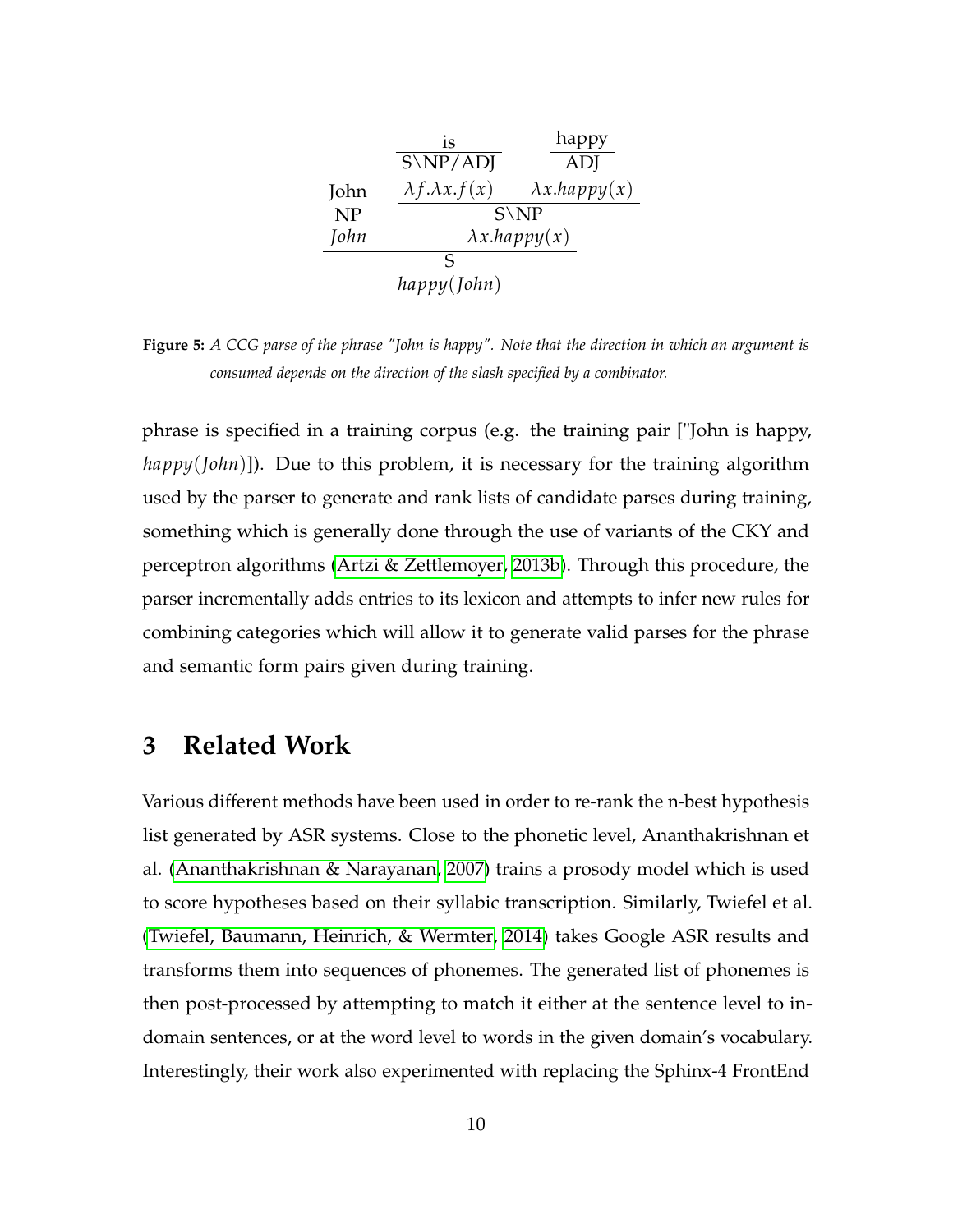with their generated phonemes list and allowing Sphinx to perform the decoding using in-domain language and acoustic models.

Peng et al. [\(Peng, Roy, Shahshahani, & Beaufays, 2013\)](#page-34-6) takes an intriguing approach by feeding each entry in the n-best list to a search engine, extracting a set of features from both the hypothesis and search results, and re-ranking the list by passing the feature vectors for each hypothesis through a maximum entropy (ME) model. Morbini et al. [\(Morbini et al., 2012\)](#page-34-7) also uses a ME model in order to re-rank the list. The model is trained on features that are extracted from natural language understanding (NLU) categories that each hypothesis is given. Their work also explored re-ranking using a discriminative language model trained using the perceptron algorithm as well as by generating the hypothesis list from a combination of three different ASR systems' respective lists.

Syntactic and semantic parsing have also been used previously in different capacities for this problem. Zechner et al. [\(Zechner & Waibel, 1998\)](#page-35-4) tags each hypothesis using a part of speech (POS) tagger. The generated tag sequence for each hypothesis is then parsed using a chunk based parser, with parses being scored based on their coverage of the sentence (i.e. number of words skipped during parsing). Each hypothesis is then passed through a neural network which takes as input the hypothesis recognition confidence score, chunk coverage score, and chunk language model score (which is assigned by a language model trained on chunk n-grams), and outputs a predicted WER rate which is used to re-rank the hypothesis. Basili et al. [\(Basili, Bastianelli, Castellucci, Nardi, &](#page-33-8) [Perera, 2013\)](#page-33-8) generates full syntactic parses and semantic representations for each hypothesis and re-ranks the list by using a kernel function. The syntactic parse for a hypothesis is generated using the Stanford Parser<sup>[6](#page-10-0)</sup>, while a semantic representation for it is derived through a linear combination of the distributional representation vectors of each of its constituent words (which are built through a

<span id="page-10-0"></span><sup>6</sup>http://nlp.stanford.edu/software/lex-parser.shtml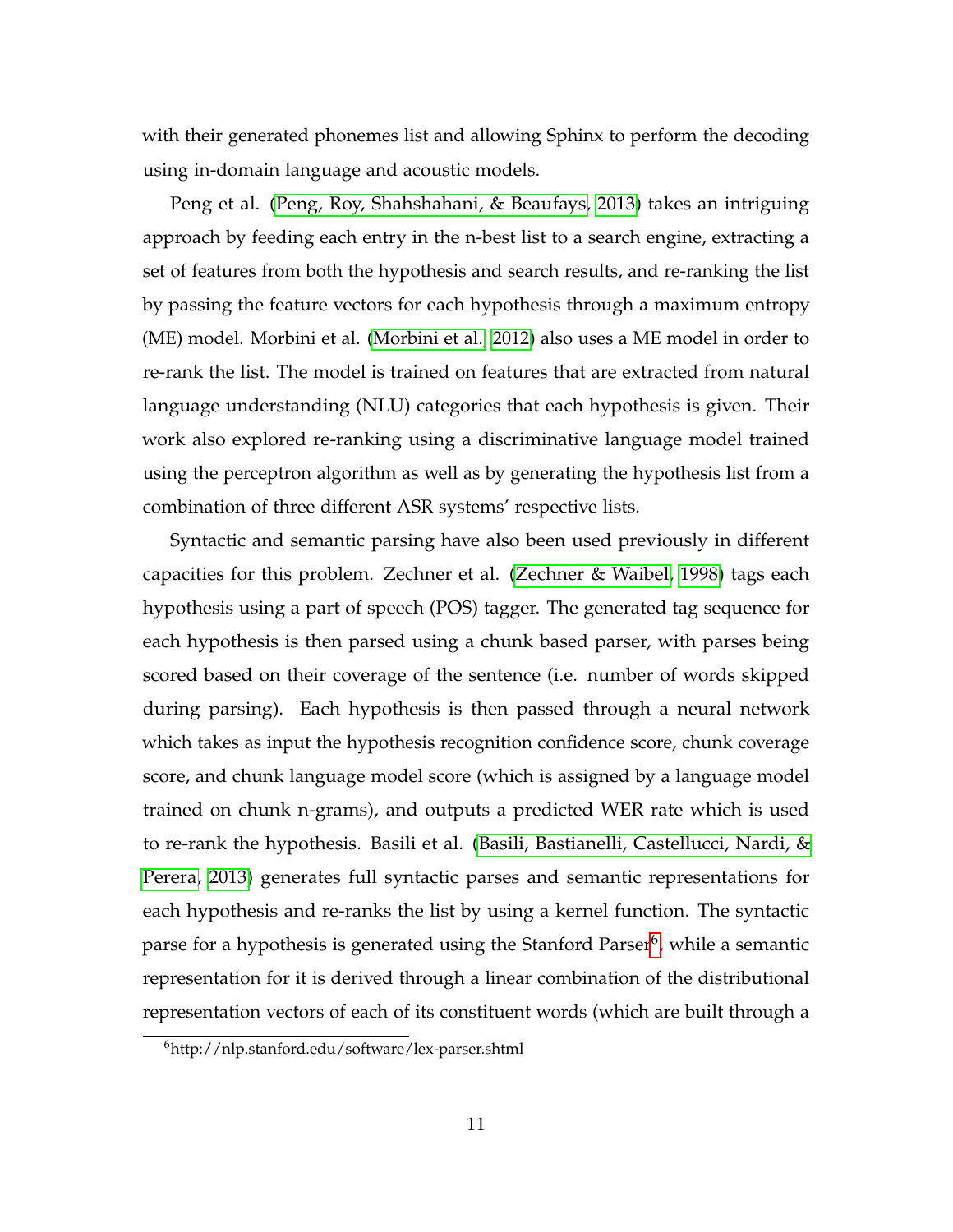co-occurrence matrix).

Erdogan et al. [\(Erdogan, Sarikaya, Chen, Gao, & Picheny, 2005\)](#page-33-9), which is closest to this work, uses semantics to re-score the hypothesis list. Similarly to Morbini et al., they use a concept sequence model as the first component of their re-scoring pipeline. Concept sequences are generated for a given input using a shallow semantic parser, which assigns each word a concept label. The generated concept label sequences are then themselves parsed which results in a hierarchical semantic parse being assigned to the entire inputted phrase. A ME model, which is trained jointly on sentences from the training data as well as features extracted from their parses, is used to re-rank the hypothesis list. The semantic parser used in our work, as described above, generates parses which grounds phrases to meaningful logical form representations using a lexicon and knowledge-base, something which may be differentiated from the more general labels given to phrases in Erdogan et al. Furthermore, our work only utilizes the confidence scores from the parser, which greatly simplifies the problem since additional statistical models (such as the ME models described above) are not needed. To the extent of our knowledge, no other works have studied the viability of inducing training examples from novel speech input.

## **4 Methodology**

In this section, we describe the data set which was used as well as the approach which was taken to conduct our experiments.

#### **4.1 Data Set**

In order to be able to train the systems in our pipeline, a corpus was collected from 32 participants. The set of participants consisted of both males and females as well as people from a variety of nationalities and accents. Each participant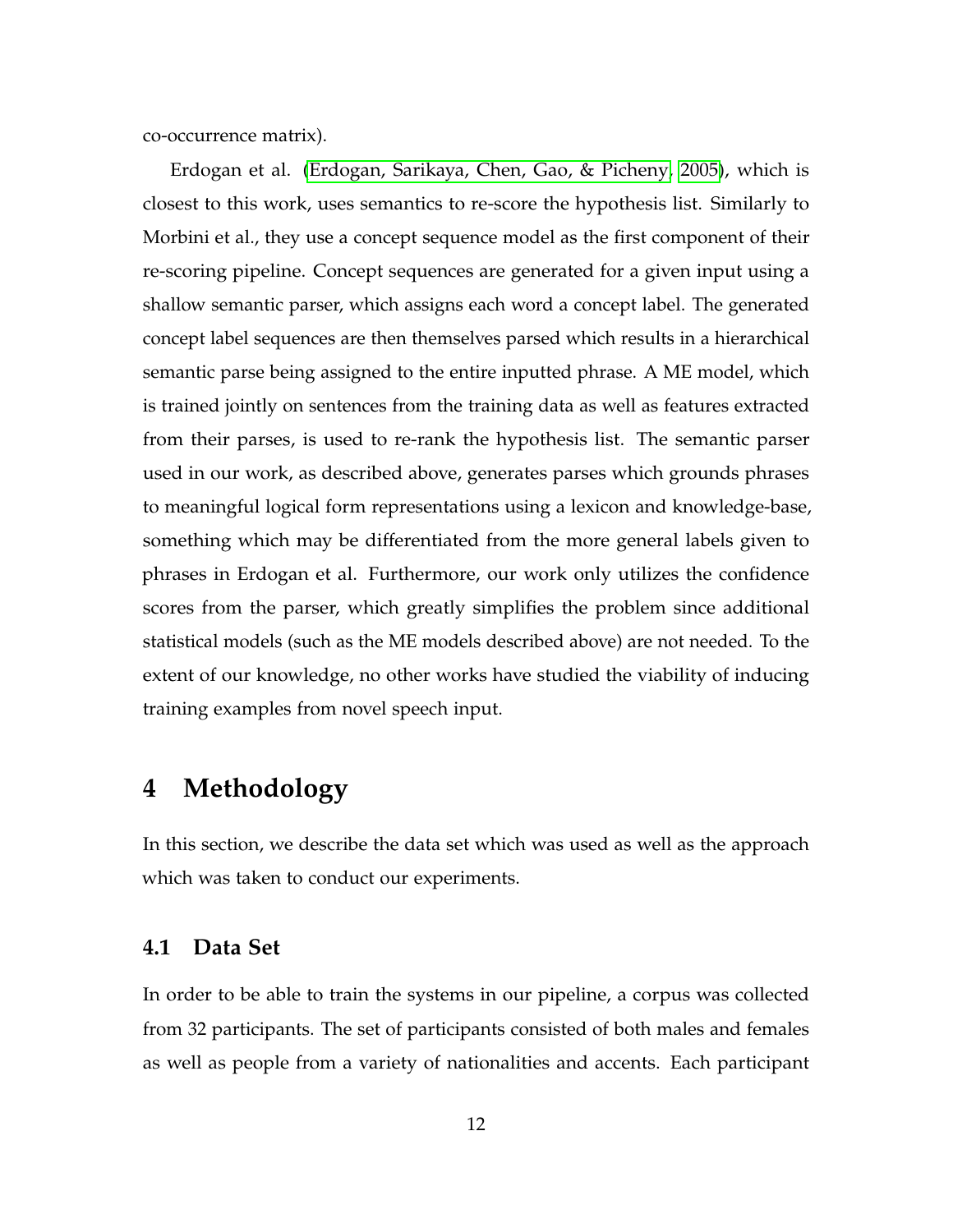<span id="page-12-0"></span>was asked to read out a series of phrases on a screen at their own pace for 25 minutes. Participants contributed between 94 and 244 phrases each, with the average contribution being 150 phrases. Phrases consisted on average of 10 tokens.

| Action           | <b>Arguments</b>                 |
|------------------|----------------------------------|
| bring(x, y)      | Bring person $y$ item $x$        |
| searchroom(x, y) | Search room $y$ for person $x$   |
| walk(x)          | Walk to location $x$             |
| $walk_p(x)$      | Walk to the office of person $x$ |

**Figure 6:** *The set of possible actions in our ontology. Template phrases for each of these actions were used in order to produce our corpus. walk<sup>p</sup> denotes the possessive walk action (i.e. possession of an office).*

Each phrase was randomly generated from a set of templates pertaining to a set of actions which could be expected of a robot in an office environment. The set of possible actions in our corpus may be seen in Figure [6,](#page-12-0) with examples for each action in Figure [7.](#page-12-1)

The action arguments in each template were randomly pulled from our system's ontology during phrase generation. In total, our ontology contains 11 people, 12 location, and 30 item atoms. Additionally, there are 42 generic noun predicates and 70 adjective predicates. Each noun predicate may be combined with up to

<span id="page-12-1"></span>

| Action          | <b>Template Example</b>                       | <b>Number of Templates</b> |
|-----------------|-----------------------------------------------|----------------------------|
| bring(x,y)      | I would like you to please bring $x$ to $y$ . | 74                         |
| searchroom(x,y) | Find out if $x$ is in $y$ .                   |                            |
| walk(x)         | Would you please go to $x$ .                  | 39                         |
| $walk_p(x)$     | Hurry and walk to $x$ 's office.              |                            |

**Figure 7:** *Example templates for each action in our domain as well as the total number of unique templates per action. The arguments in each template were randomly sampled from the atoms in our ontology.*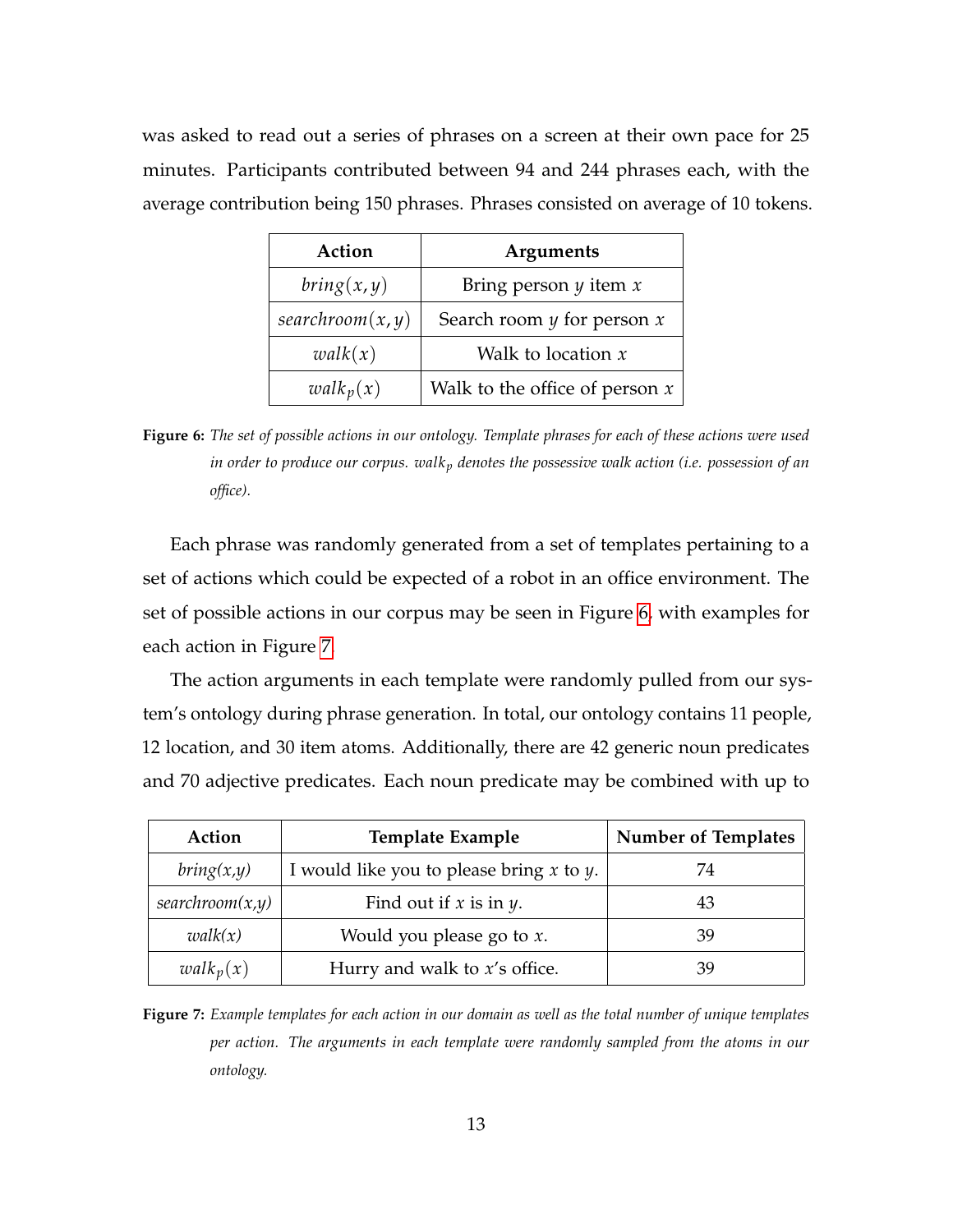<span id="page-13-0"></span>

| <b>Phrase</b>                                | <b>Semantic Form</b>                                          |
|----------------------------------------------|---------------------------------------------------------------|
| See if Bob is in room thirty-four one eight. | $searchroom(bob, l3_418)$                                     |
| Deliver a green cup to Jane                  | $bring(a(\lambda x : i. (and(green(x), cup(x))))$ , jane)     |
| Run over to room three five one six.         | $walk(13\_516)$                                               |
| Go to John's office.                         | $walk(the(\lambda x: l. (and (of\,(x), possesses(x, john))))$ |

**Figure 8:** *Example phrases from our corpus with their semantic forms. Note how lambdas in the semantic forms denote expressions which may eventually be grounded using a knowledge base.*

two adjective predicates when sampling an item for a template, amounting to an additional

$$
42 \cdot \left( \binom{72}{0} + \binom{72}{1} + \binom{72}{2} \right) = 110,418
$$

theoretically possible item groundings. The templates were also used in order to generate an appropriate semantic form for each phrase, examples of which may be seen in Figure [8.](#page-13-0) Additionally, the generic US English dictionary accompanying Sphinx was augmented to include correct pronunciations for words in our corpus which it did not originally contain.

At completion, the corpus was split by participant into 8 folds for 8-fold cross validation. The number was chosen due to the very even split it allowed for between the 32 participants. Specifically, this split allowed for data from 28 participants to be used for training, 2 for validation, and 2 for testing in each fold.

#### **4.2 ASR**

In order to use the Sphinx ASR system, an in-domain language model was trained using our corpus of phrases. Additionally, the default Sphinx acoustic model was adapted with our collected recordings and their transcriptions using a tool provided by the Sphinx framework. Initially, the trained ASR system was used in order to generate a list of 1000 hypotheses for each phrase in the validation set. In order to mitigate the computational cost of re-ranking, however, this number was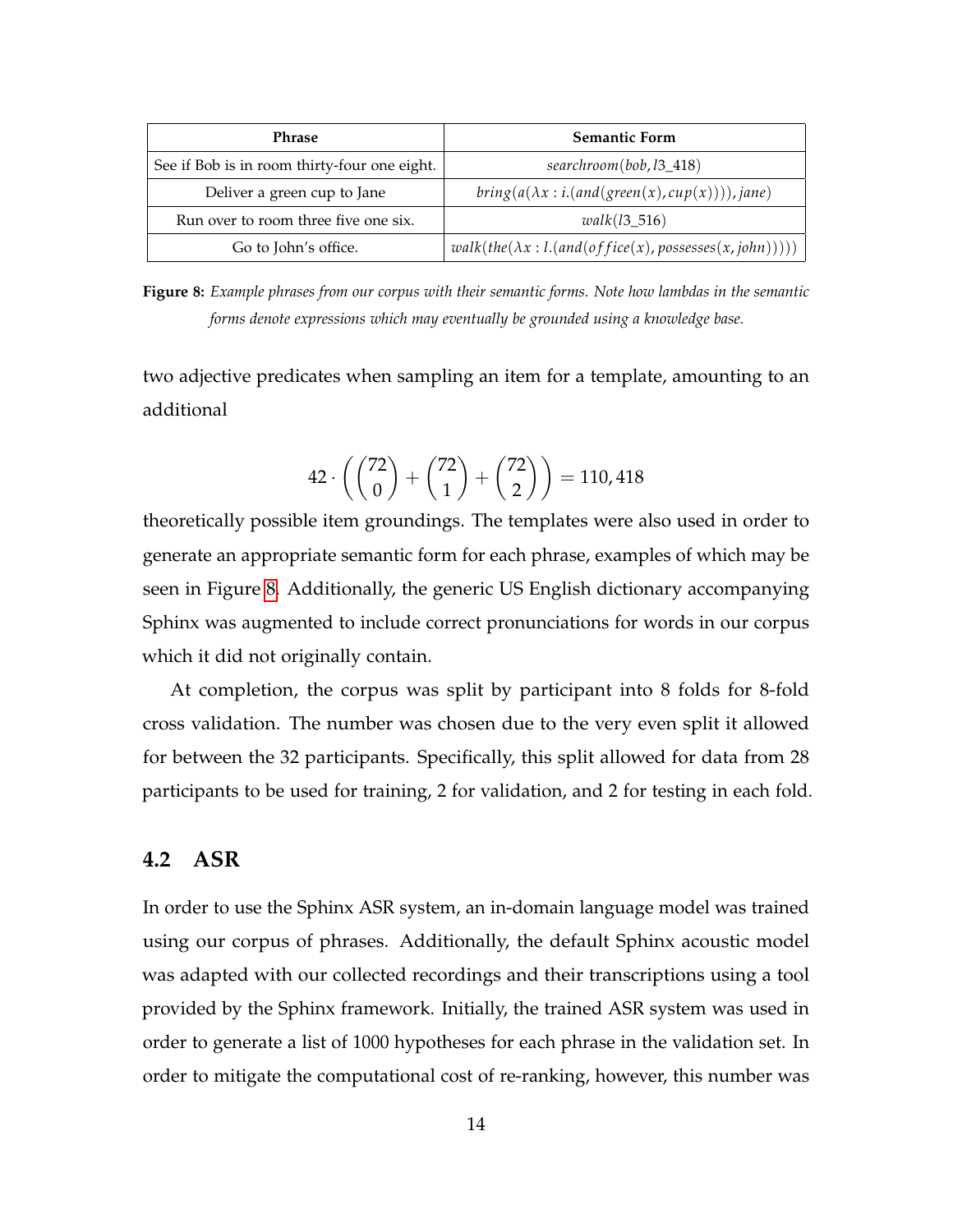eventually reduced to 10 for our experiments. This decision was motivated by an analysis of the hypothesis lists, from which it was found that out of all the lists which contained the correct hypothesis for their phrase, 92% held it within the first 10 entries on the list. The results of this analysis may be seen in Figure [9.](#page-14-0)

<span id="page-14-0"></span>

**Figure 9:** *Statistics of correct hypothesis index within hypothesis lists which contain the correct phrase. Left) The probability that the correct hypothesis lies within one of these lists as a function of the number of top results (out of 1000) kept (i.e. the cumulative distribution function). The green vertical line denotes an index of 10, which covers 92% of correct hypotheses. Right) The Percentage increase in number of correct hypotheses captured in the lists as the index of the last hypothesis maintained grows.*

### **4.3 Semantic Parser Re-ranking and Retraining**

The parser was boot-strapped with an initial lexicon containing entries for one expression of each entity in our ontology. For example, there was one CCG entry in our lexicon for each person or office atom. Each entity in our ontology had multiple referents to them in our corpus (e.g. people atoms had both proper names and nicknames mapping to them), however, which necessitated that the parser learn the additional referents during training.

Having generated hypotheses lists for each phrase in the test set, the semantic parser was then used in order to re-rank the lists based on parse confidence scores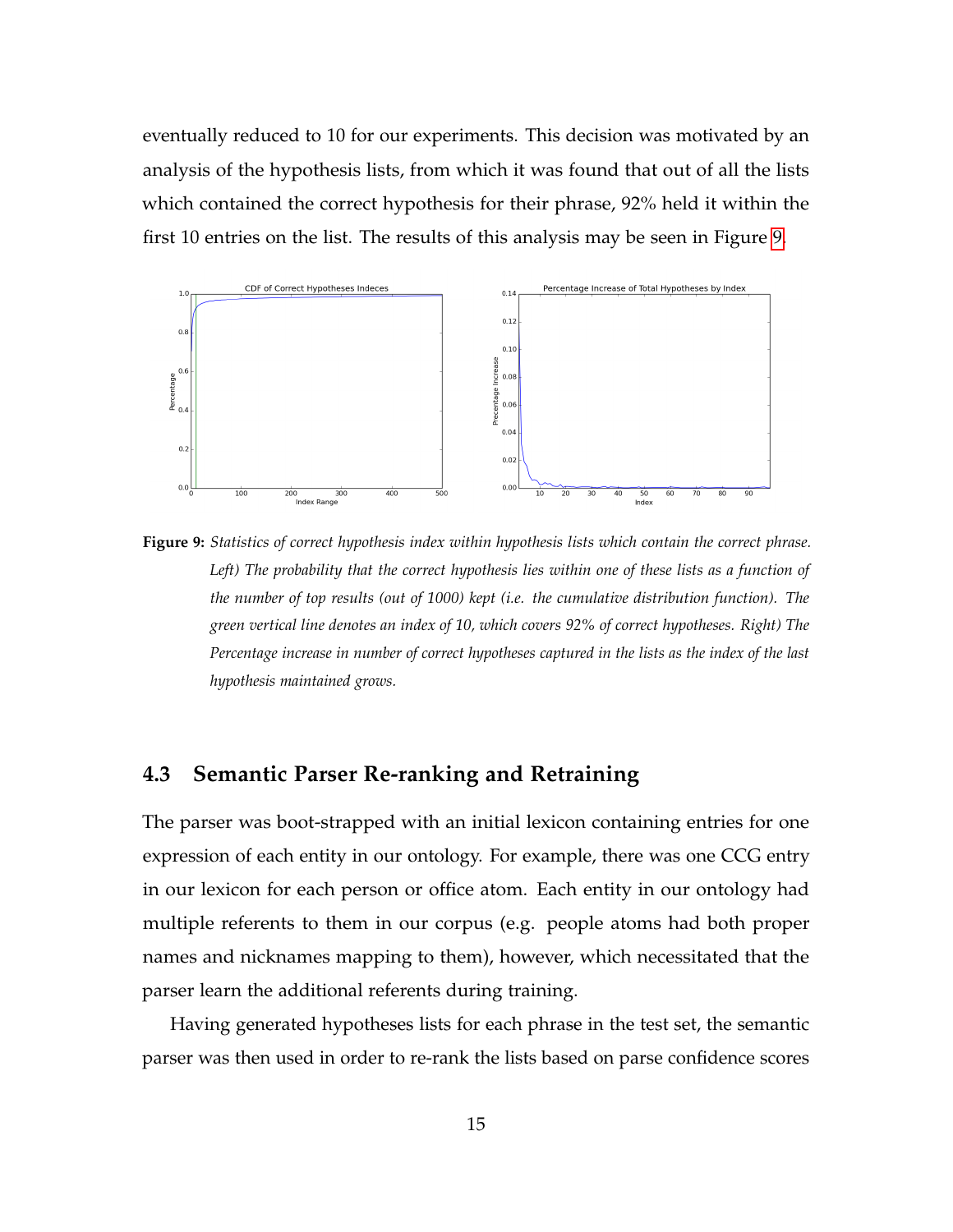produced by the top scoring parse of each hypothesis. It was found that using phrases from our corpus which contained more than 7 tokens results in prohibitive training and testing times for the parsing component of our system. Therefore, the experiments and results presented in this work were generated using only the phrases from our corpus which remained at or below this length. Pseudo code for the re-ranking procedure may be seen in algorithm [1.](#page-17-0) Additionally, figure [10](#page-16-0) contains some examples of using the algorithm on our corpus.

Following the re-ranking step, the acoustic models were retrained in a variety of conditions in order to test the efficacy of training the acoustic models on new data. Specifically, the acoustic models were retrained with data from the validation set by taking the top hypothesis in each phrase's list and designating it as ground truth. This method was used for both the raw lists generated by the ASR system as well as for the re-ranked lists generated with semantic parsing, the results of which are discussed in section [5.](#page-19-0) Pseudo code for the re-training procedure may be seen in algorithm [2.](#page-18-0)

#### **4.4 ASR and Parser Confidence Score Interpolation**

In addition to simply re-ranking ASR hypothesis lists purely with the parser, we also experimented with interpolating the confidence scores produced by the ASR system for each hypothesis with the confidence score from its parse.

More formally, each ASR hypothesis in the n-best list is assigned a log-scale score *s<sup>a</sup>* by the ASR system based on how close the hypothesis transcription matches the speech utterance given the acoustic model. Similarly, the parse produced for each hypothesis by the parser is given with a log-scale confidence score *sp*.

In order to be able to interpolate the two scores, they are each first converted into probabilities by normalizing over the scores of all hypotheses in the n-best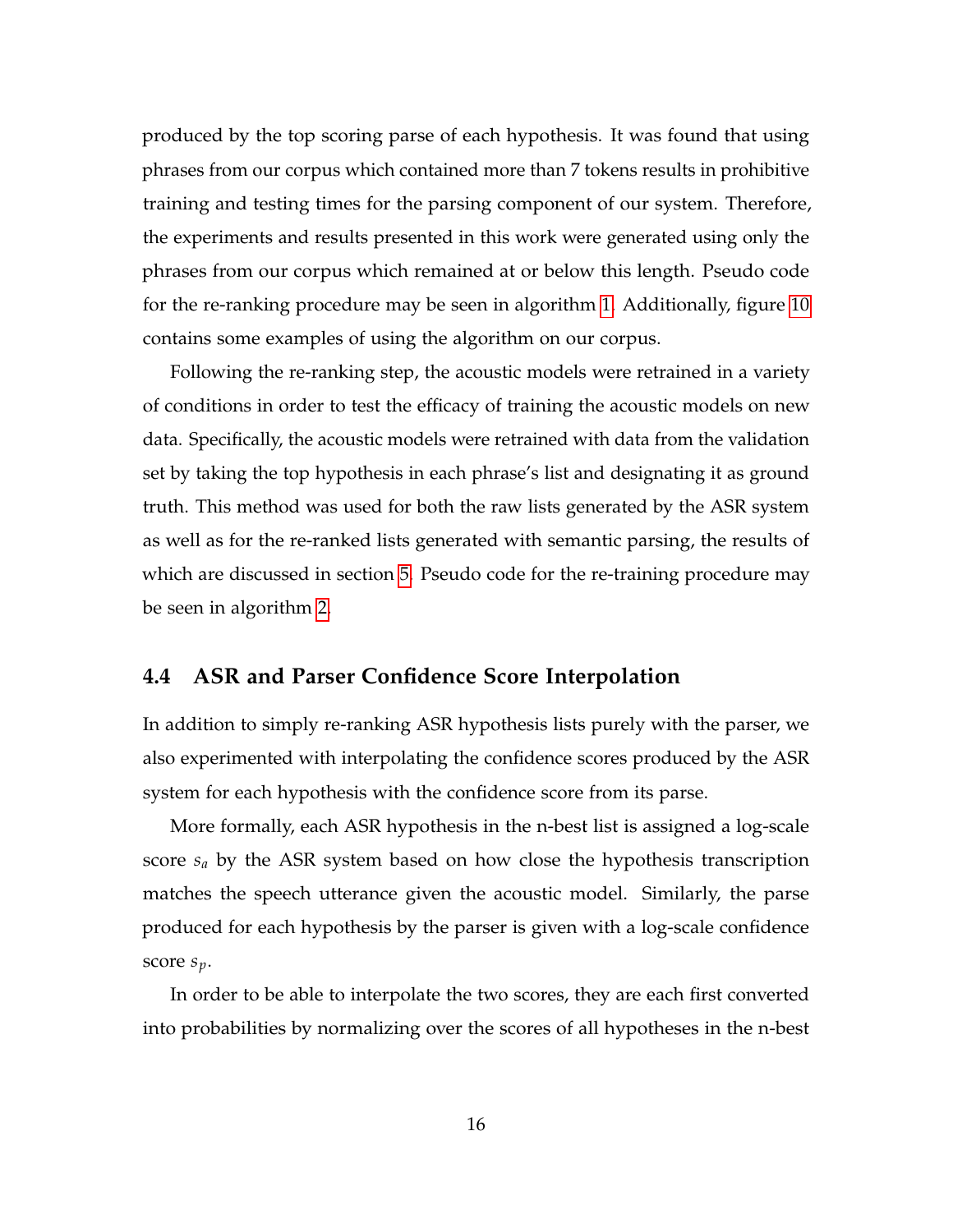<span id="page-16-0"></span>

| Hypothesis                                | <b>Parse Semantic Form</b>                                        | Parse Score | <b>ASR</b> Score |
|-------------------------------------------|-------------------------------------------------------------------|-------------|------------------|
| please take the pizza dan                 | walk(the(lambda 1:l.(and(possesses(1,jane),office(1)))))          | $-62.30$    | $-1242160$       |
| please take the tea to dan                | bring(tea,dan)                                                    | $-32.18$    | $-1242202$       |
| please take the tea to dan                | bring(tea,dan)                                                    | $-32.18$    | $-1242288$       |
| please take the tea to dan                | bring(tea,dan)                                                    | $-32.18$    | $-1242311$       |
| please take the pizza dan                 | walk(the(lambda 1:l.(and(possesses(1,jane),office(1)))))          | $-62.32$    | $-1242348$       |
| please take the tea to dan                | bring(tea,dan)                                                    | $-32.18$    | $-1242424$       |
| please take the peter dan                 | walk(the(lambda 1:l.(and(possesses(1,jane),office(1)))))          | $-62.29$    | $-1242431$       |
| please take the pizza dan a               | bring(coke,ben)                                                   | $-46.41$    | $-1242495$       |
| please take the tea to dan                | bring(tea,dan)                                                    | $-32.18$    | $-1242533$       |
| please take the tea to dan a              | None                                                              | $-\infty$   | $-1242544$       |
| please walk to professor smith a coffee   | walk(13_516)                                                      | $-46.54$    | -476184          |
| please walk to professor smith a coffee   | walk(13_516)                                                      | $-45.40$    | $-476254$        |
| please walk to professor smith a coffee   | walk(13_516)                                                      | $-46.54$    | $-476258$        |
| please walk to professor smith a coffee   | walk(13_516)                                                      | $-45.40$    | $-476272$        |
| please walk to professor smith a coffee   | walk(13_516)                                                      | $-46.54$    | $-476276$        |
| please walk to professor smith a coffee   | walk(13_516)                                                      | $-46.54$    | -476346          |
| please walk to professor smith a coffee   | walk(13_516)                                                      | $-46.54$    | $-476350$        |
| please walk to professor smith's office   | walk(the(lambda 1:l.(and(possesses(1,tom),office(1)))))           | $-38.55$    | -476359          |
| please walk to professor smith the coffee | walk(13_516)                                                      | $-46.54$    | -476378          |
| please walk to professor smith the coffee | walk(13_516)                                                      | $-45.40$    | -476382          |
| roll over to sam's office                 | walk(the(lambda 1:l.(and(possesses(1,sam),office(1)))))           | $-38.95$    | $-28518$         |
| roll over to sam's office                 | walk(the(lambda 1:l.(and(possesses(1,sam),office(1)))))           | $-38.95$    | $-28653$         |
| roll over to sam office                   | None                                                              | $-\infty$   | $-28920$         |
| roll over to sam office                   | None                                                              | $-\infty$   | $-29086$         |
| roll over to sam office                   | None                                                              | $-\infty$   | $-29221$         |
| a roll over to sam's office               | searchroom(tom,the(lambda 1:l.(and(possesses(1,sam),office(1))))) | $-28.65$    | $-29259$         |
| roll over to to sam's office              | searchroom(tom,the(lambda 1:l.(and(possesses(1,sam),office(1))))) | $-27.25$    | $-29311$         |
| roll over to to sam's office              | None                                                              | $-\infty$   | -29359           |
| a roll over to sam's office               | searchroom(tom,the(lambda 1:l.(and(possesses(1,sam),office(1))))) | $-28.65$    | $-29425$         |
| roll over to sam's office you             | bring(coke,john)                                                  | $-45.08$    | $-29476$         |

**Figure 10:** *3 example re-rankings using our algorithm. Each hypothesis list is ordered according to the original ASR output. Correct hypotheses are in italics while top re-ranked hypotheses chosen by our algorithm are bolded. All scores are in log-likelihood form. Semantic forms denoted by "None" represent phrases which the parser was not able to find a valid parse for and were given a score of* −∞*. Top) A hypothesis with incorrect ASR and semantic form being replaced with one with both fields correct. Middle) A hypothesis with incorrect ASR and incorrect semantic form being replaced by one with correct ASR and more partially correct semantic form. Bottom) A hypothesis with correct ASR and semantic form being replaced by one with both fields incorrect.*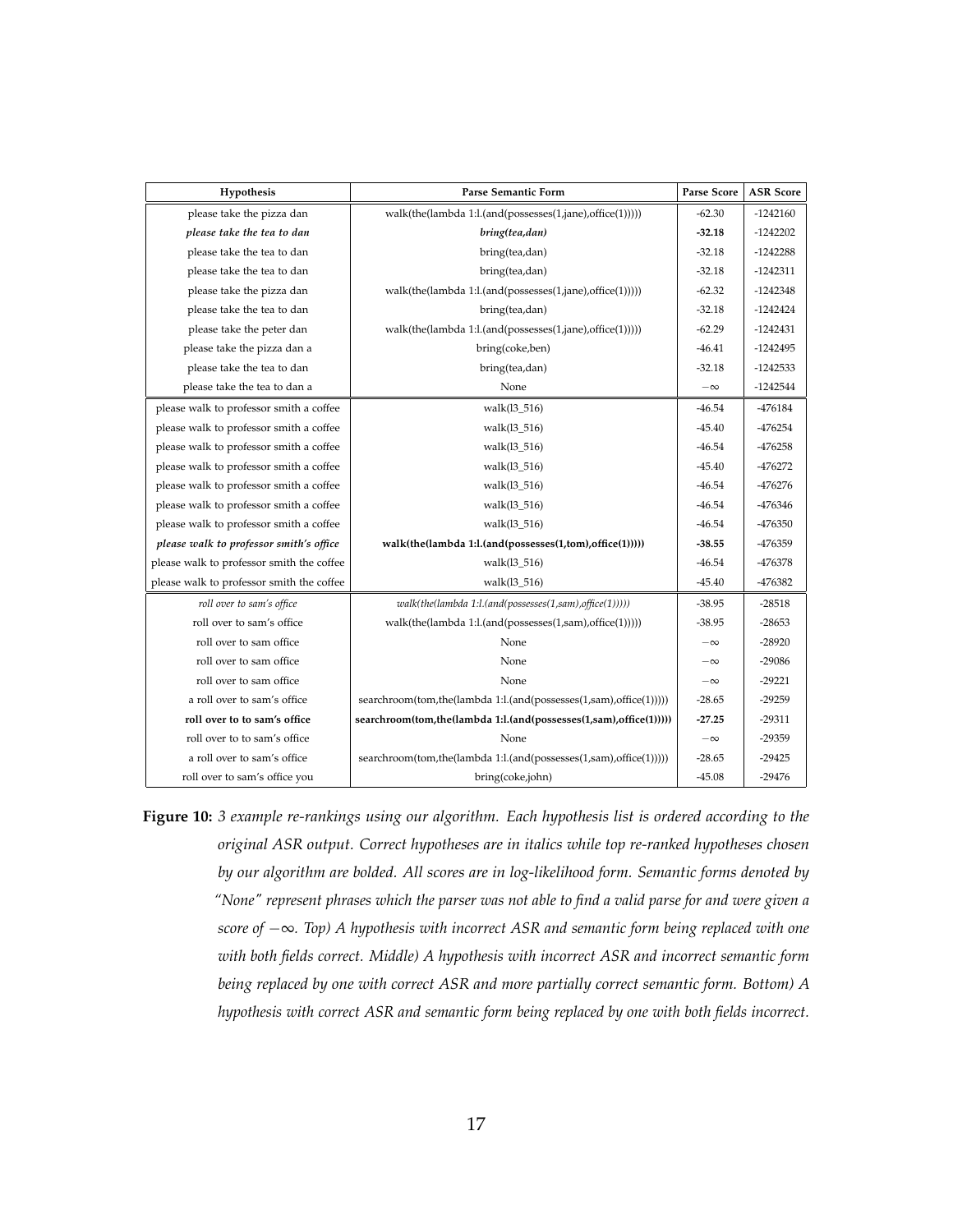<span id="page-17-0"></span>**Algorithm 1** The hypothesis re-ranking algorithm employed in this work.

**Input:** A set of ASR hypotheses *H*, a set of their ASR scores *A*, a set of their parse scores *P*, and an interpolation value *β*.

**Output:** The top scoring hypothesis.

 $S_a \leftarrow \sum_{i=1}^n A[i]$  $S_p \leftarrow \sum_{i=1}^n P[i]$ 

 $n \leftarrow |H|$ 

\\Sets to contain normalized ASR and parse scores

 $P_p \leftarrow \emptyset$  $P_s \leftarrow \emptyset$ 

**for**  $i \leftarrow 1$  **to** *n* 

$$
P_p[i] \leftarrow \frac{P[i]}{S_p}
$$

$$
P_s[i] \leftarrow \frac{A[i]}{S_a}
$$

**end for**

\\Compute interpolated score for each hypothesis.

**for**  $i \leftarrow 1$  **to** *n* 

 $H[i].score \leftarrow \beta \cdot P_p[i] + (1 - \beta) \cdot P_s[i]$ 

#### **end for**

\\Sort *H* in descending order by score and return top hypothesis.

*sort*(*H*)

**return** *H*[1]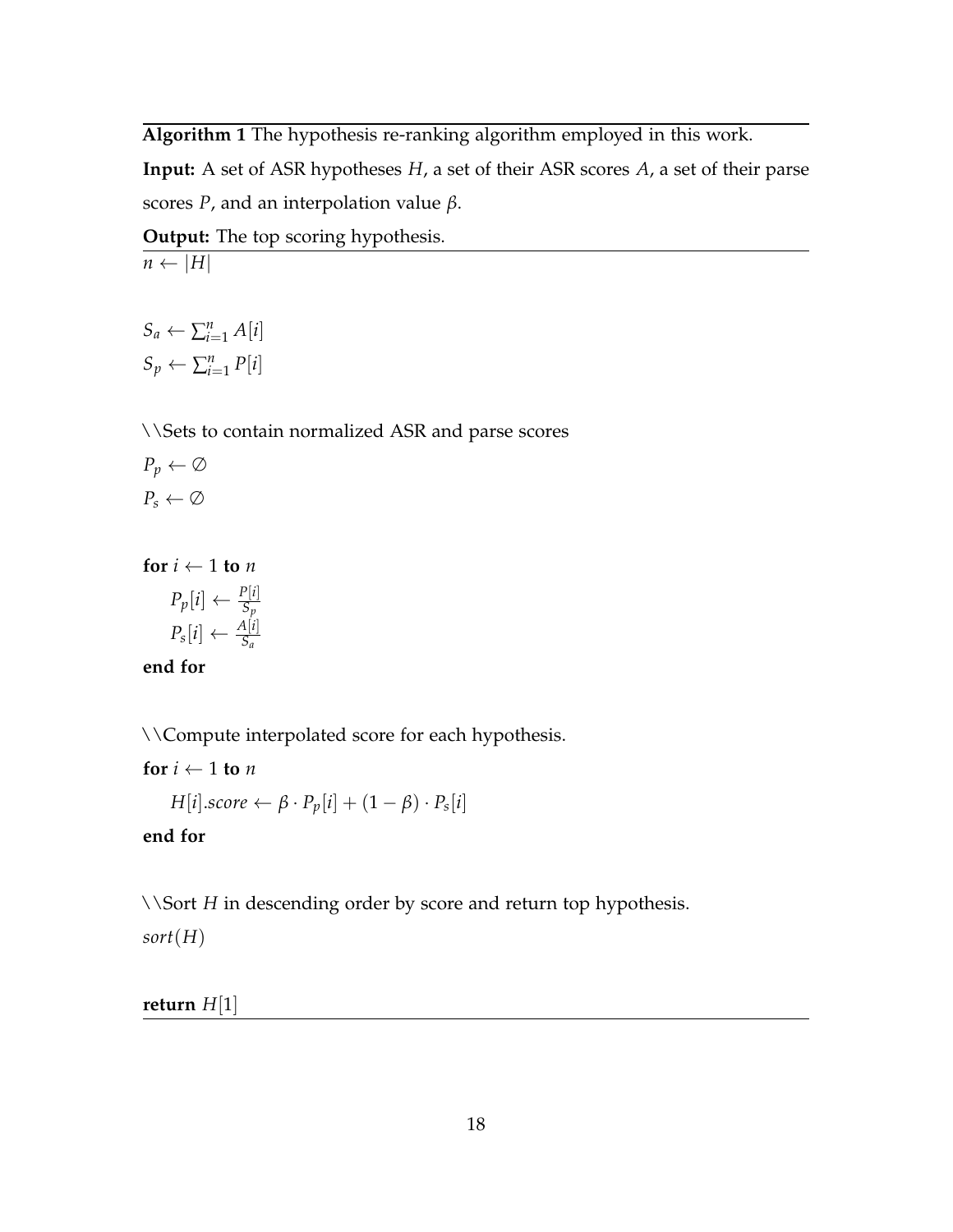<span id="page-18-0"></span>**Algorithm 2** The acoustic model re-training algorithm.

**Input:** An acoustic model *A*, a set of speech recordings *R*, and a set of re-ranked

hypothesis lists *L*, where each list pertains to a recording in *R*.

**Output:** The adapted acoustic model.

 $T \leftarrow \emptyset$  \\Will contain the set of transcriptions for the recordings in *R*.

 $n \leftarrow |R|$ 

**for**  $i \leftarrow 1$  to *n* 

\\Use top hypothesis in list as transcription for recording.

$$
T[i] \gets L[i][1]
$$

**end for**

\\Adapt acoustic model using Sphinx framework.

 $A' \leftarrow S$ phinx Adapt AC Model(A, R, T)

**return** *A* 0

list:

$$
P_s(h_i) = \frac{s_{a_i}}{\sum_{j=1}^n s_{a_j}}
$$

$$
P_p(h_i) = \frac{s_{p_i}}{\sum_{j=1}^n s_{p_j}}
$$

After normalizing, we now interpolate the scores using a  $\beta \in [0,1]$  value and re-rank based on this new interpolated score *Sh<sup>i</sup>* :

$$
S_{h_i} = \beta \cdot P_p(h_i) + (1 - \beta) \cdot P_s(h_i)
$$

A value of *β* may be determined by evaluating different values of it on the validation set. The implementation and results of this are discussed further in section [5.4.](#page-24-0)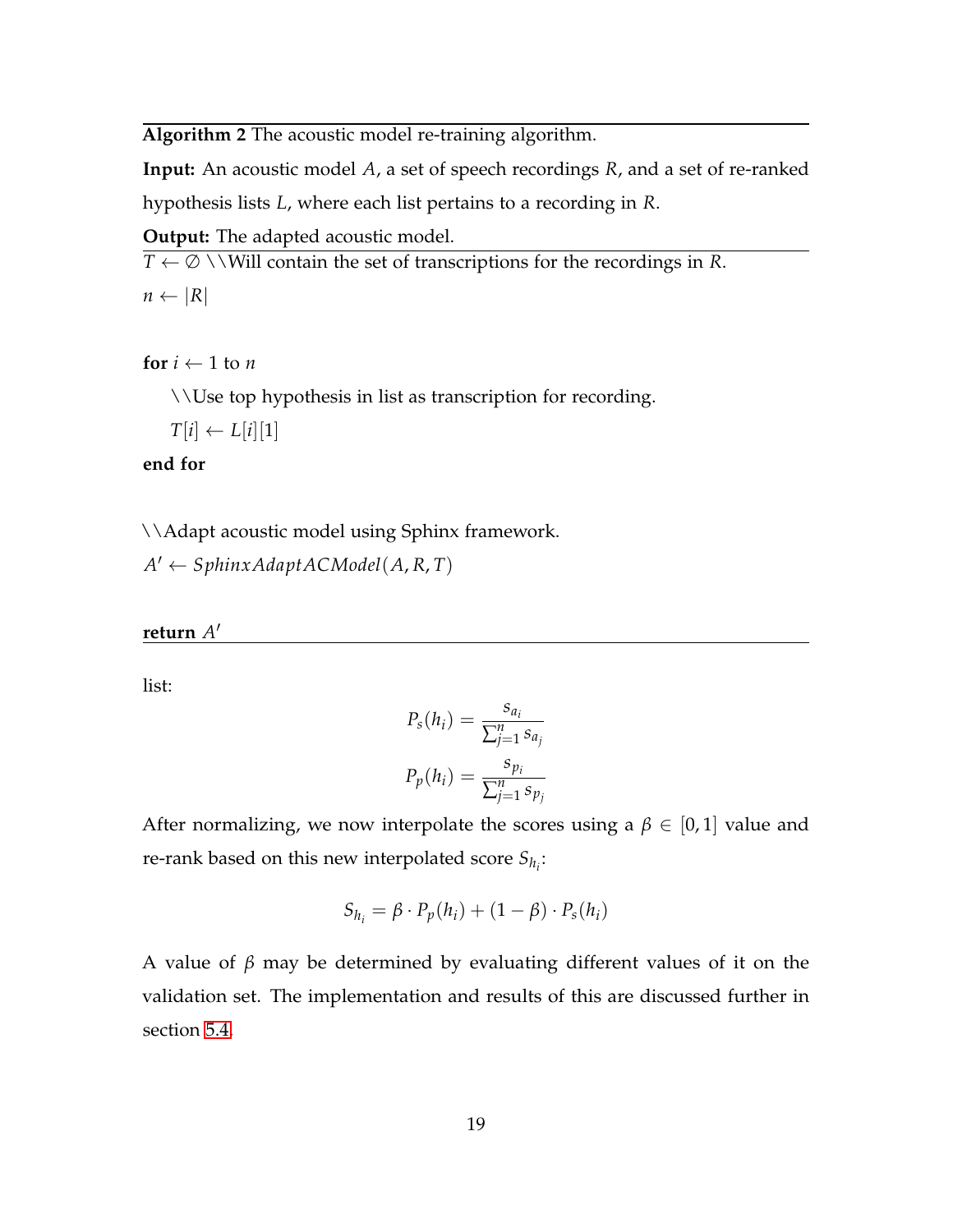# <span id="page-19-0"></span>**5 Results and Discussion**

### **5.1 Evaluation Metrics**

As described in section [2.1,](#page-1-0) the recognition performance of our system was evaluated by measuring WER in each testing condition. Additionally, the Recall @ 1 and Recall @ 5 accuracy scores were measured (i.e. the percentage of phrases for which the correct result was found within the top 1 or 5 hypotheses).

Because we would eventually like to use our system for issuing commands in a robotics domain, the end-to-end performance of the system was evaluated through two metrics over the computed semantic forms (i.e. parses). The first metric simply tested for complete predicate matches against the ground truth (full semantic form evaluation), while the second metric computed **recall** and **precision** values over predicates in the semantic forms (partial semantic form evaluation). Recall may be computed as the number of correct predicates found over the total number of correct predicates:

$$
R = \frac{\text{\#Correct predicates in hypothesis}}{\text{\#Correct predicates}}
$$

While precision may be computed as the number of correct predicates found over the total number of predicates retrieved:

$$
P = \frac{\text{#Correct predicates in hypothesis}}{\text{#Predictes in hypothesis}}
$$

One may trivially maximize recall by including every possible predicate in the hypothesis or maximize precision by only including a small number of them. Therefore, these two scores are generally used in tandem to compute what is known as an **F1** score, which is computed as the harmonic mean of the recall and precision:

$$
F1 = \frac{2}{\frac{1}{R} + \frac{1}{P}}
$$

For brevity, the results in our figures are denoted by two letter acronyms, where the first letter stands for the system used in the experiment (*B* for the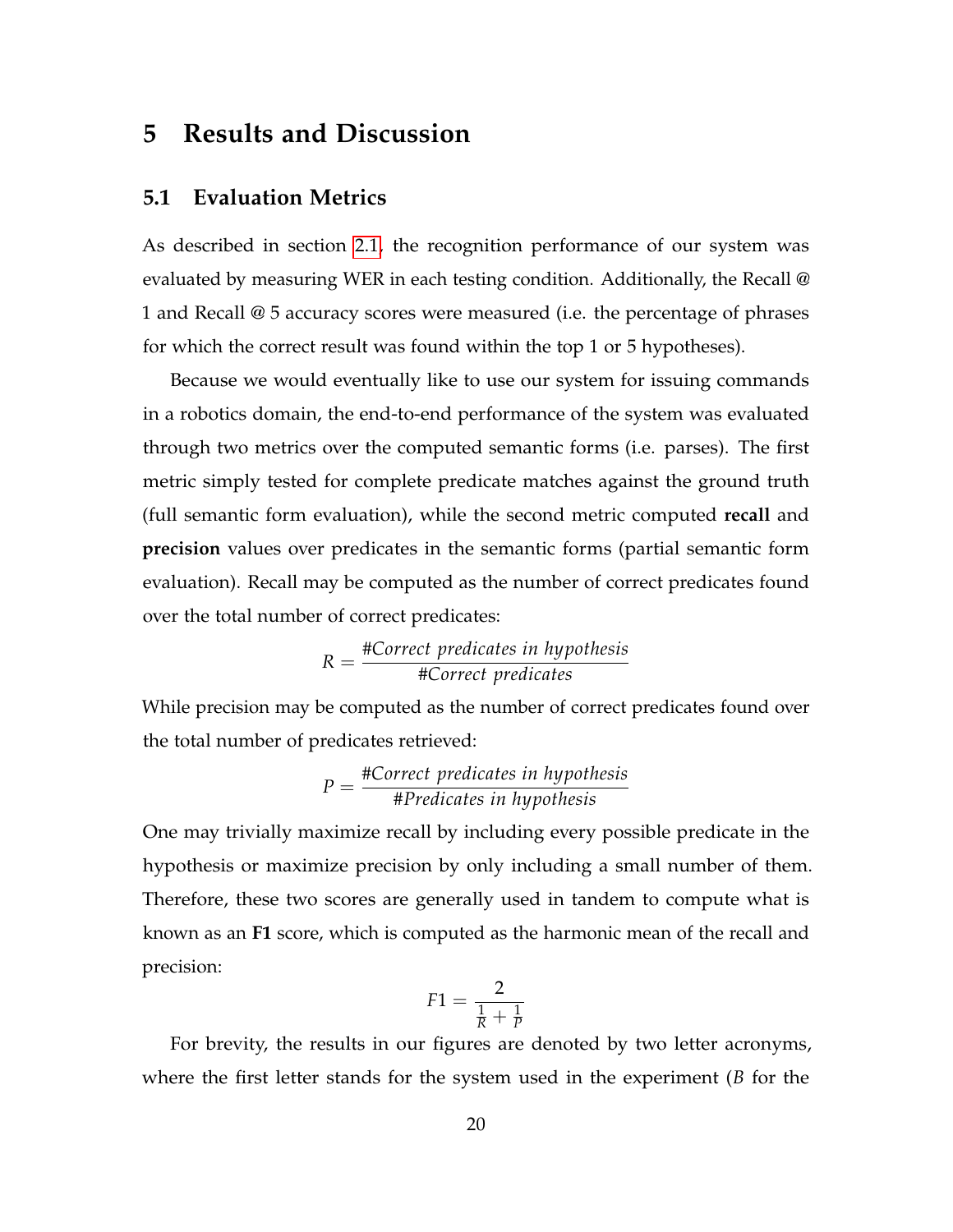ASR baseline and *R* for parser re-ranking) and the second letter stands for the re-training condition (*B* for retraining with ASR results, *R* for retraining using re-ranking results, and *N* for no re-training). Scores between different conditions were compared for statistical significance using a Student's paired t-test.

#### <span id="page-20-1"></span>**5.2 Main Experiment Results**

The results on all metrics for the validation set may be seen in Figure [11.](#page-20-0) It may be seen that the best scores achieved through re-ranking performed worse than the baseline ASR in the WER, Recall @ 1, and Recall @ 5 metrics. The full semantic form performance was roughly the same for both conditions. It may also be observed that system performance for precision, recall, and F1 scores improved when using re-ranking.

<span id="page-20-0"></span>

|                                                                                                                                                    |                                                             | WER   $R@1$   $R@5$   $SF$   $F1$ |  | $\boldsymbol{P}$ | R |
|----------------------------------------------------------------------------------------------------------------------------------------------------|-------------------------------------------------------------|-----------------------------------|--|------------------|---|
|                                                                                                                                                    | ASR   15.79   53.28   66.39   0.237   0.401   0.423   0.408 |                                   |  |                  |   |
| $\vert$ SemP $\vert$ 18.66 $\vert$ 35.81 $\vert$ 60.67 $\vert$ <b>0.239</b> $\vert$ <b>0.528</b> $\vert$ <b>0.565</b> $\vert$ <b>0.542</b> $\vert$ |                                                             |                                   |  |                  |   |

**Figure 11:** *Evaluation results on the validation set. The best score for each metric is bolded. From left to right, the metric labels denote word error rate, Recall @ 1, Recall @ 5, full semantic form, F1, precision, and recall metric scores respectively. ASR denotes the baseline score while SemP denotes semantic parser re-ranking performance.*

The results from the test set may be seen in Figure [12.](#page-21-0) Similarly to the validation set, it may be observed that the system performed worse in the WER, Recall @ 1, Recall @ 5 metrics. All three of these results were statistically significant with p-values  $< 0.05$ .

It should be noted, however, that although the system performed worse on average on the full semantic form evaluation, the difference in performance was not statistically significant (with a p-value of 0.12). Further, the system achieved higher precision, recall, and F1 performance when re-ranking without retraining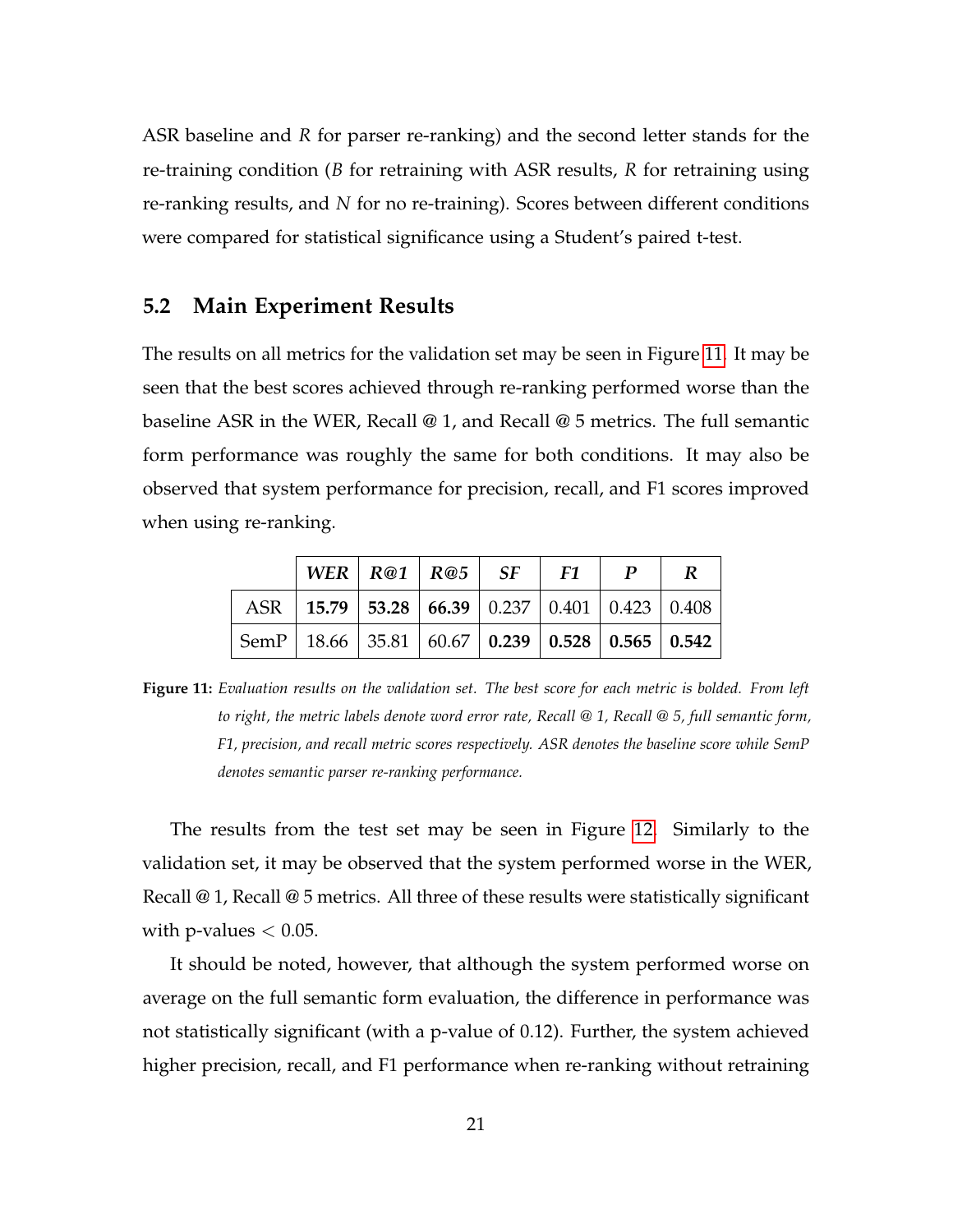<span id="page-21-0"></span>

| Re-Training | Re-ranking | <b>WER</b> | R@1   | R@5   | SF    | F1    | R     | $\bm{P}$ |
|-------------|------------|------------|-------|-------|-------|-------|-------|----------|
| None        | ASR        | 14.55      | 55.31 | 72.47 | 0.334 | 0.482 | 0.484 | 0.504    |
| None        | SemP       | 18.46      | 38.42 | 65.33 | 0.299 | 0.557 | 0.564 | 0.598    |
| <b>ASR</b>  | ASR        | 22.00      | 45.86 | 59.12 | 0.276 | 0.457 | 0.456 | 0.478    |
| SemP        | <b>ASR</b> | 22.22      | 45.92 | 59.58 | 0.283 | 0.440 | 0.443 | 0.455    |
| <b>ASR</b>  | SemP       | 25.57      | 30.46 | 52.42 | 0.302 | 0.569 | 0.581 | 0.604    |
| SemP        | SemP       | 25.79      | 29.54 | 52.55 | 0.311 | 0.566 | 0.573 | 0.600    |

**Figure 12:** *Evaluation results on the test set. The best scoring system configuration score per metric is bolded. Re-training denotes the procedure through which re-training examples were generated (raw ASR hypothesis lists or SemP for semantic parser re-ranked lists) from the validation set, while Re-ranking denotes the hypothesis list ranking condition (baseline ASR or SemP parser re-ranking) used on the test set. From left to right, the metric labels denote word error rate, Recall @ 1, Recall @ 5, full semantic form, F1, recall, and precision metric scores respectively.*

all of which were statistically significant with  $p$ -values  $< 0.05$ .

The baseline ASR system without retraining achieved the highest scores over all other system conditions which used retraining on the WER, Recall @ 1, and Recall @ 5 metrics. This difference was statistically significant over all other system conditions. Although the baseline was also the best performing system in the full semantic form metric, the difference in scores was not statistically significant when compared to any method which used re-ranking.

It may also be observed that all conditions which used re-ranking performed better than all methods without it on the precision, recall, and F1 score metrics, all of which were statistically significant. There was no statistical significance, however, between the system which used re-ranking without retraining and those that did retrain.

These results show that our current system of re-ranking with semantic parsing has an adverse effect on metrics related to ASR transcription (WER, Recall @ 1, and Recall @ 5), but significantly improves on metrics related to semantic form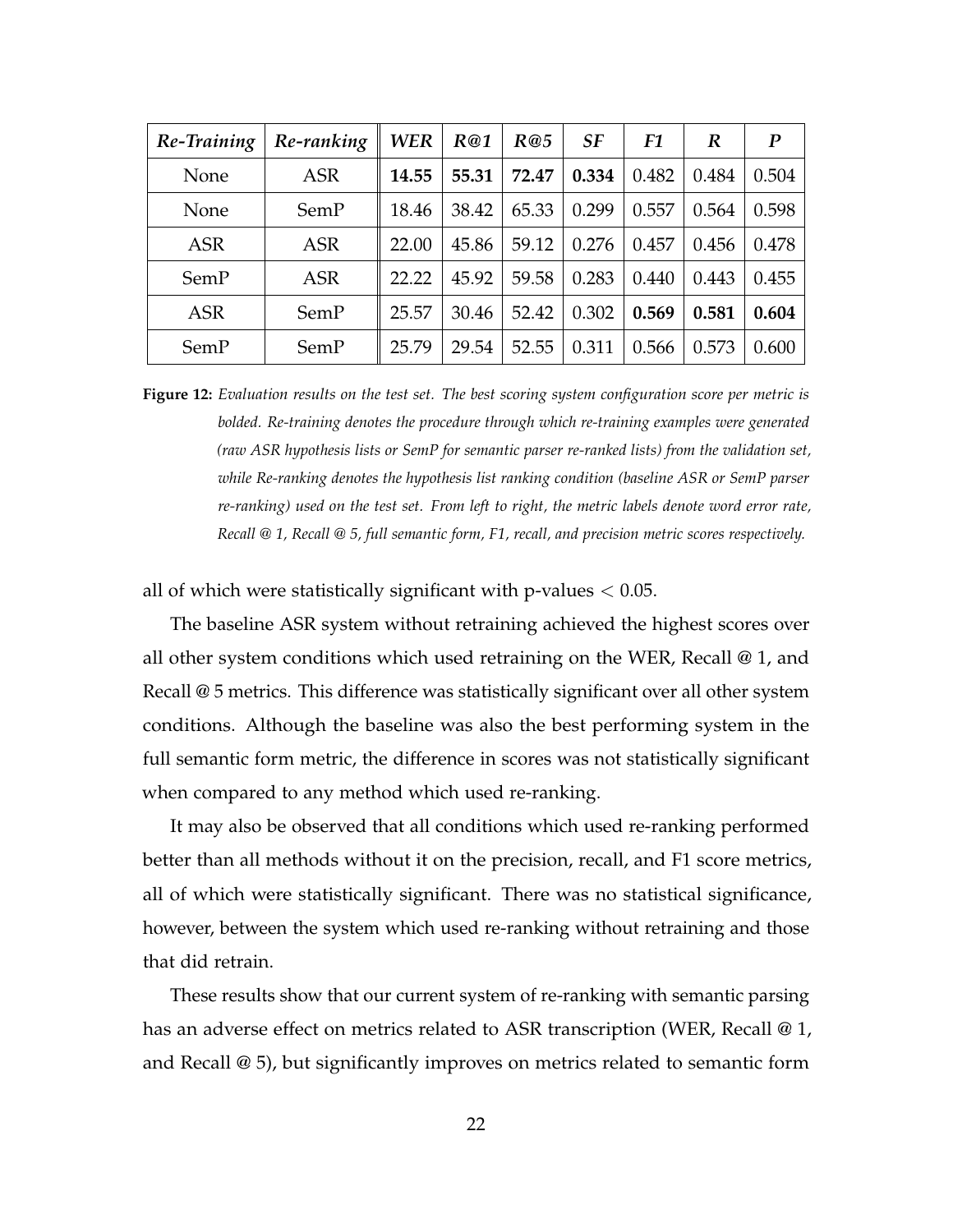(precision, recall, and F1). With this in mind, it is important to note that, in a robotics domain, it is of greater importance to maximize semantic understanding over speech transcription since the parsed semantic forms are what are ultimately translated to actions in a robotic system. Particularly, the improvement in F1 scores entails that our system would generally correctly infer more predicates than the baseline system without re-ranking. Any missing or incorrect predicates could then be disambiguated through dialogue as in [\(Thomason, Zhang, Mooney,](#page-34-8) [& Stone, 2015\)](#page-34-8). Under this framework, an increase in F1 score could result in a reduced number of exchanges being required during command disambiguation dialogue (since there would be less predicates to correct), improving the ease of use of the system. Therefore, although a decrease in transcription performance is not ideal, our system's significant improvement of partial semantic understanding is encouraging.

Our experiments have also shown that, currently, retraining has a significantly adverse effect on system performance. This is not surprising given that we retrain the acoustic model, whose performance is intimately dependent on the transcriptions fed to it. Because the WER currently goes up through our methods, it intuitively makes sense that re-training on this data decreases performance since the system is being re-trained on noisy data. It may be the case that once WER is improved through our system, then performance could be increased through re-training.

### <span id="page-22-0"></span>**5.3 Error Analysis**

The parser re-ranking algorithm's performance on the evaluated ASR transcription metrics could be due to a variety of reasons. It is possible that the parser could be overfitting the training data, leading it to generalize poorly to novel phrases. In order to investigate this, the parser training set performance was evaluated and compared to the performance on the ground truth ASR transcriptions from the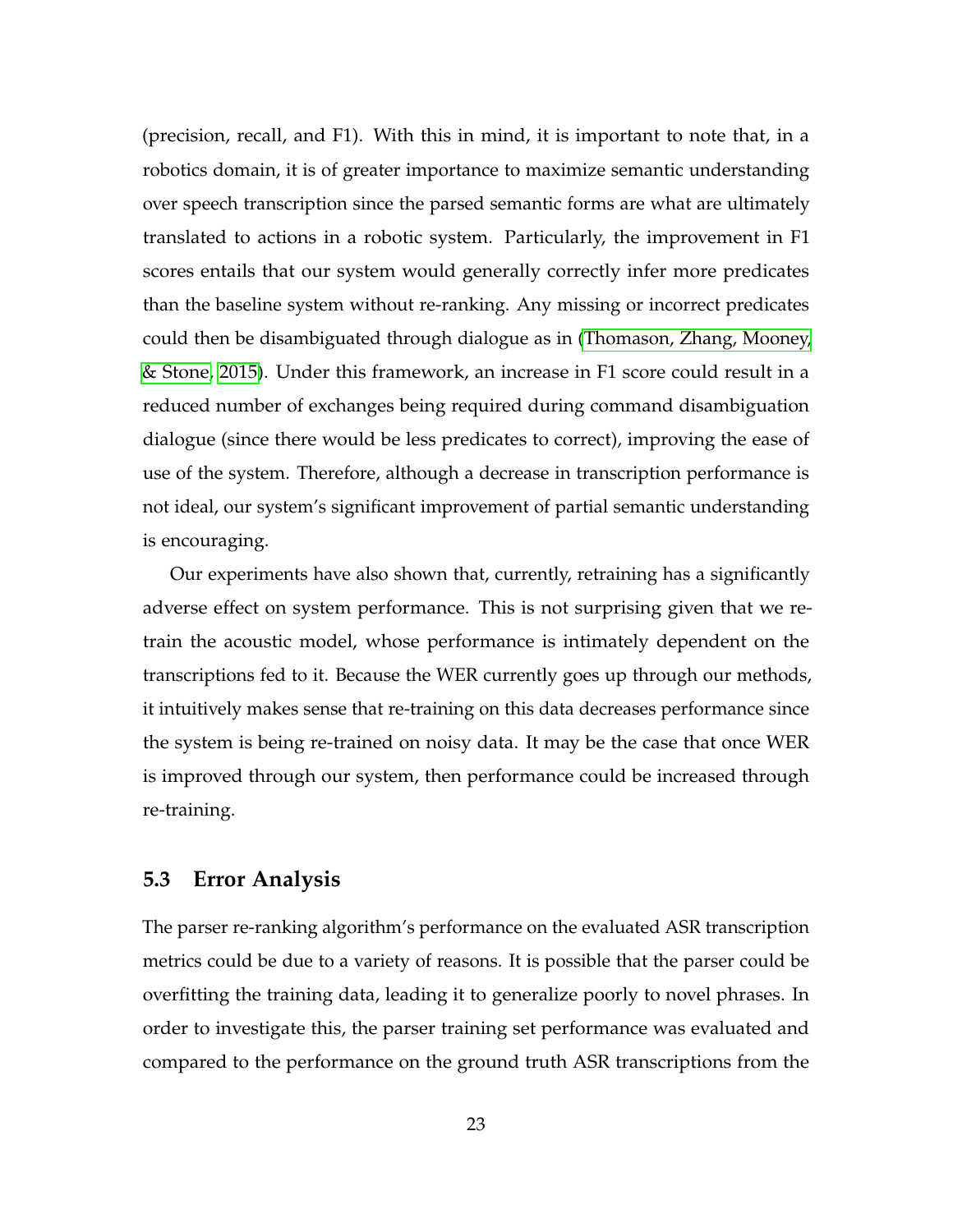| Training | Validation | Test  |
|----------|------------|-------|
| 0.619    | 0.353      | 0.427 |

<span id="page-23-0"></span>validation and test sets, the results of which may be seen in Figure [13.](#page-23-0)

**Figure 13:** *Parsing performance using the full semantic form evaluation metric on the training set as well as on the ground truth transcriptions of the validation and test sets. These values show what parsing performance would be like given perfect speech recognition.*

From the figure, it may be observe that training set performance is much higher than that of the validation and test sets, which might indeed indicate some overfitting of the training data, something which could perhaps be alleviated through more training examples. This avenue could be very worthwhile to pursue given that roughly 86% of our corpus was left unused due to the 7 token limit imposed by computational cost, something which motivates the need for faster parsing methods.

Another possibility for why semantic parsing is not improving transcription performance might lie in the homogeneous quality of many of the n-best lists generated by the ASR system. It was found that many of the hypotheses in the computed lists (examples of which may be seen in Figure [10\)](#page-16-0) generally only differ in a small fraction of tokens, with many hypotheses being identical. Although this characteristic can allow for corrections when the system makes minor mistakes, large mistakes can result in irrecoverable errors since the correct hypothesis will not be in the n-best list.

We also hypothesized that there could perhaps be greater room for improvements through re-ranking if longer phrases could be incorporated into our framework. In order to explore this, the ASR system was run on the entire corpus and the mean average WER was computed over all 8 folds by phrase length (in tokens), the results of which may be seen in Figure [14.](#page-24-1)

From looking at the figure, it may be inferred that WER does not in fact necessarily increase as a function of the number of tokens in the phrase. Therefore,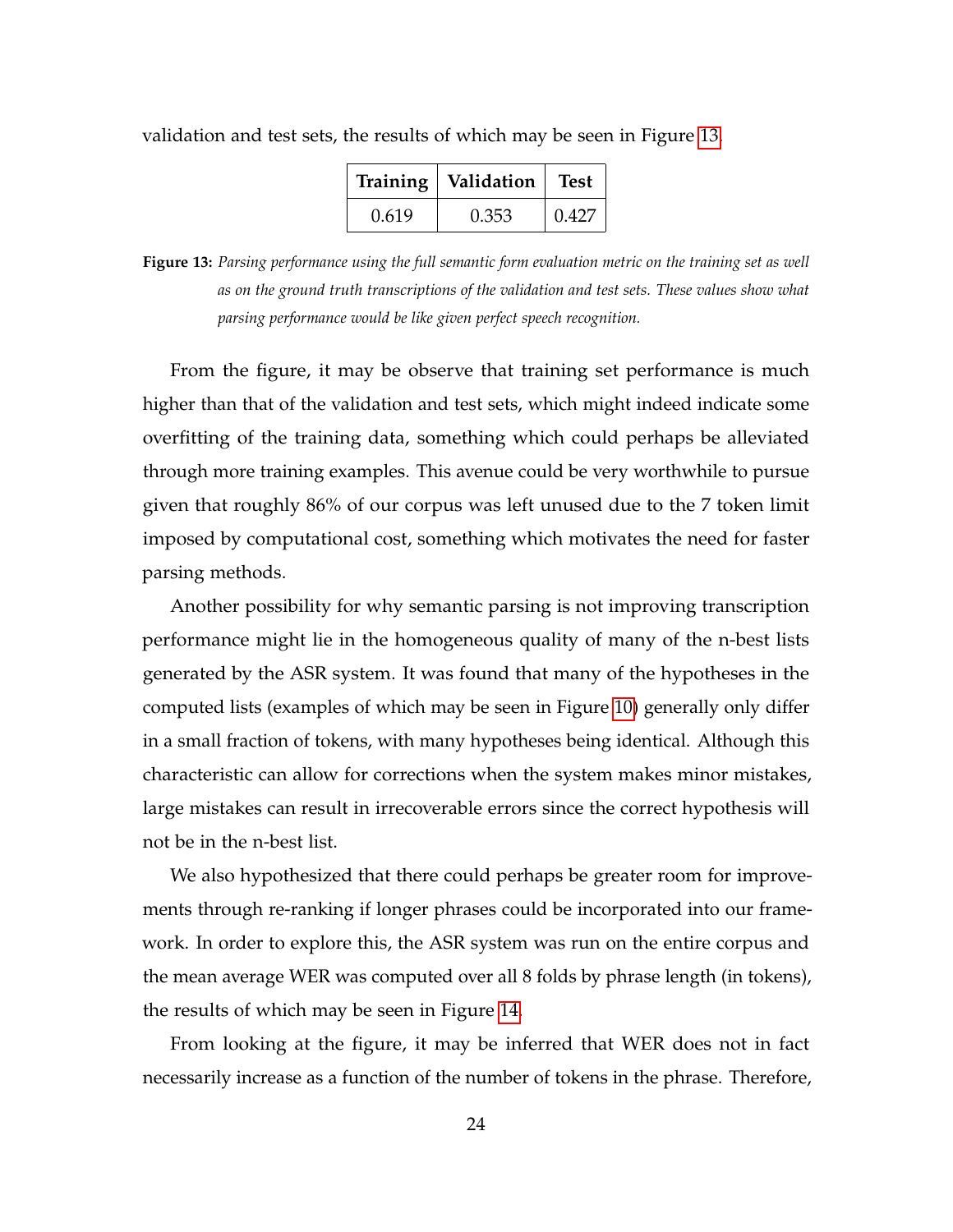<span id="page-24-1"></span>

| Phrase Length (in tokens) | Validation Set | <b>Test Set</b> |
|---------------------------|----------------|-----------------|
| $\overline{4}$            | 0.0            | 12.5            |
| 5                         | 14.09          | 31.81           |
| 6                         | 19.53          | 26.66           |
| 7                         | 23.75          | 24.01           |
| 8                         | 16.12          | 21.41           |
| 9                         | 18.94          | 19.99           |
| 10                        | 16.98          | 19.28           |
| 11                        | 14.51          | 17.36           |
| 12                        | 14.24          | 18.98           |
| 13                        | 13.57          | 17.78           |
| 14                        | 16.44          | 16.85           |
| 15                        | 12.31          | 16.24           |
| 16                        | 10.41          | 40.0            |
| 17                        | 5.88           | N/A             |

**Figure 14:** *The mean average WER across folds and over phrase lengths (in tokens). It may be observed that there is no significant trend (i.e. a monotonic increase) in WER performance as length increases. Note that there were no phrases with 17 tokens in the test set (denoted by N/A).*

it is not necessarily true that there would be more room for improvement through using the longer phrases in our corpus.

### <span id="page-24-0"></span>**5.4 Confidence Score Interpolation**

In order to test the efficacy of confidence score interpolation, system performance was evaluated over all metrics in the validation set starting at  $\beta = 0$  and incrementing by 0.005 up to  $\beta = 1$ . The results of these experiments may be seen in Figures [15](#page-25-0) and [17.](#page-27-0)

Through statistical analysis it was found that a *β* value of 0.505 decreased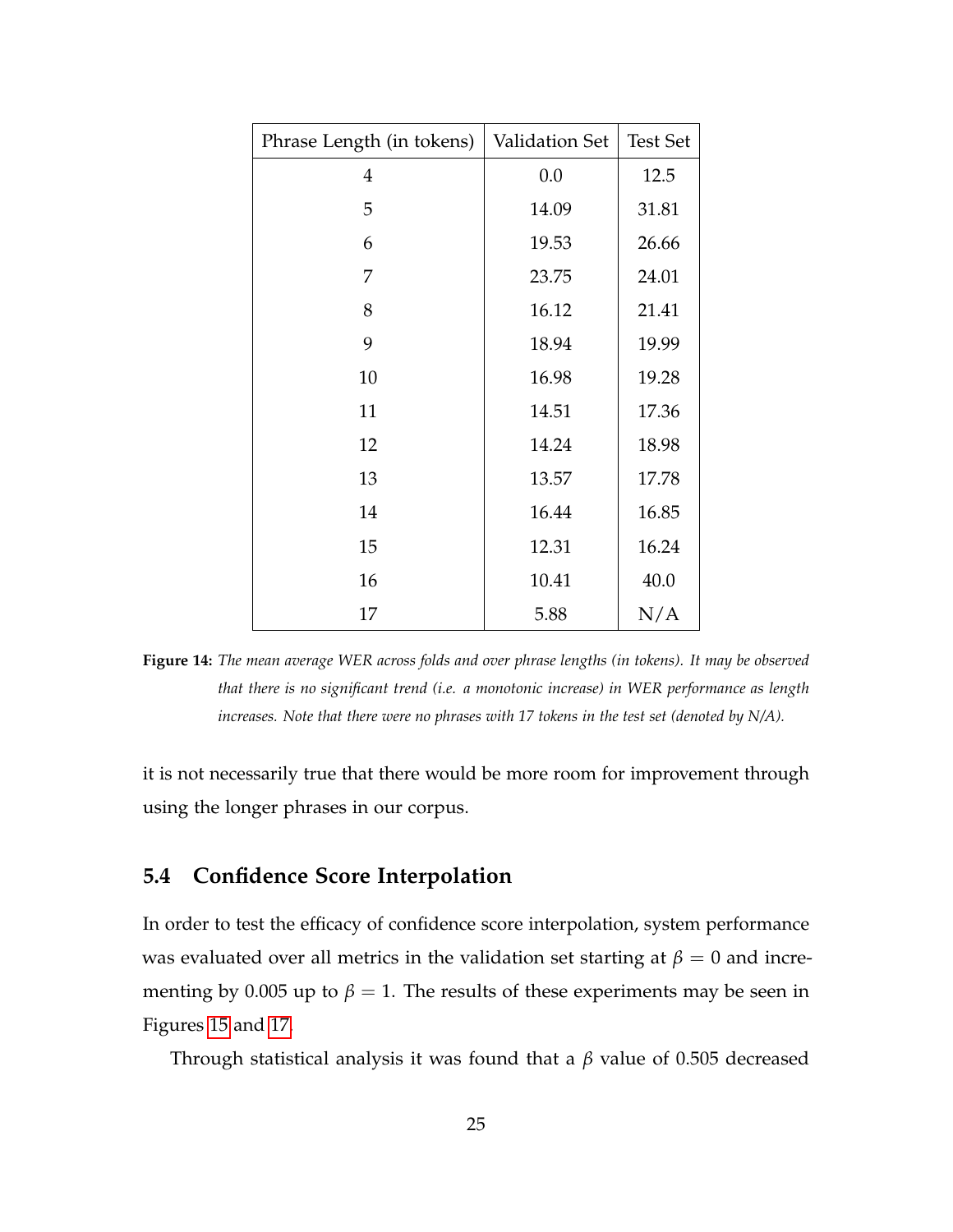<span id="page-25-0"></span>

**Figure 15:** *WER, Recall @ 1, Recall @ 5, and full semantic form performance from interpolating ASR and parse confidence scores on the validation set. Note that β* = 0 *implies exclusive use of ASR confidence while*  $\beta = 1$  *implies exclusive use of parser confidence.*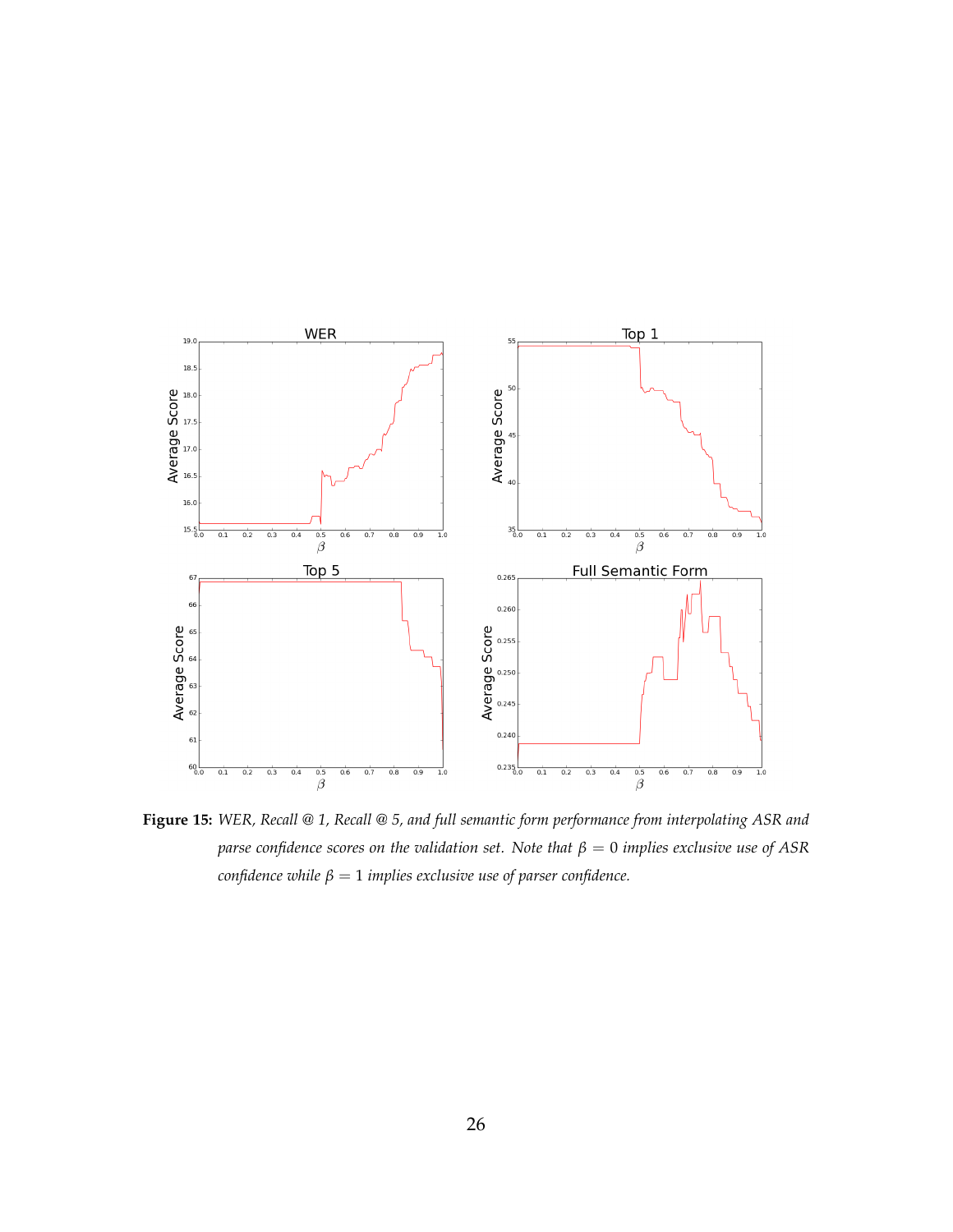| β     | F1    |
|-------|-------|
| 0.0   | 0.401 |
| 0.865 | 0.537 |
| 1.0   | 0.528 |

<span id="page-26-0"></span>**Figure 16:** F1 performance on the validation set without re-ranking ( $\beta = 0.0$ ), with the best performing *interpolation value* ( $\beta = 0.865$ ), and with re-ranking without interpolation ( $\beta = 1.0$ ). It may be *observed that the best performance was achieved through interpolation, although the difference between*  $\beta = 0.865$  *and*  $\beta = 1.0$  *was not statistically significant* ( $p = 0.103$ ).

WER performance by an insignificant amount (p-value of 0.16) while significantly increasing F1 performance (p-value of 0.004), something which motivated analyzing its performance on the test set. Additionally, it was found that F1 performance peaked at a value of  $β = 0.865$ . A comparison between F1 scores on the validation set at  $\beta$  values of 0.0, 0.865, and 1.0 may be seen in figure [16.](#page-26-0)

Through looking at the figures, it may be observed that the metrics associated with correctness in the text transcription (WER, Recall  $@ 1$ , and Recall  $@ 5$ ) decrease with *β* while those associated with semantic form predicate correctness (precision, recall, and F1) increase. It should be noted that the full semantic form performance is not significantly affected by this increase.

The results from the same interpolation experiments on the test set may be seen in Figures [18](#page-28-0) and [19.](#page-29-0) Although  $\beta = 0.505$  produced a good middle ground between WER and F1 scores in the validation set, it was found that the decrease in WER performance in the test set under this value was significant (p-value of 0.03). This was also the case for  $\beta = 0.865$  (p-value of .0.014). Further, it was found that all metrics peak at *β* values below 1.0, which suggests that retaining some signal from the ASR confidence is important for all metrics. Because these results are identical in statistical significance to the re-ranking case without interpolation (i.e.  $\beta = 1.0$ ), the retraining experiments were not performed using interpolation and will likely be pursued in future work.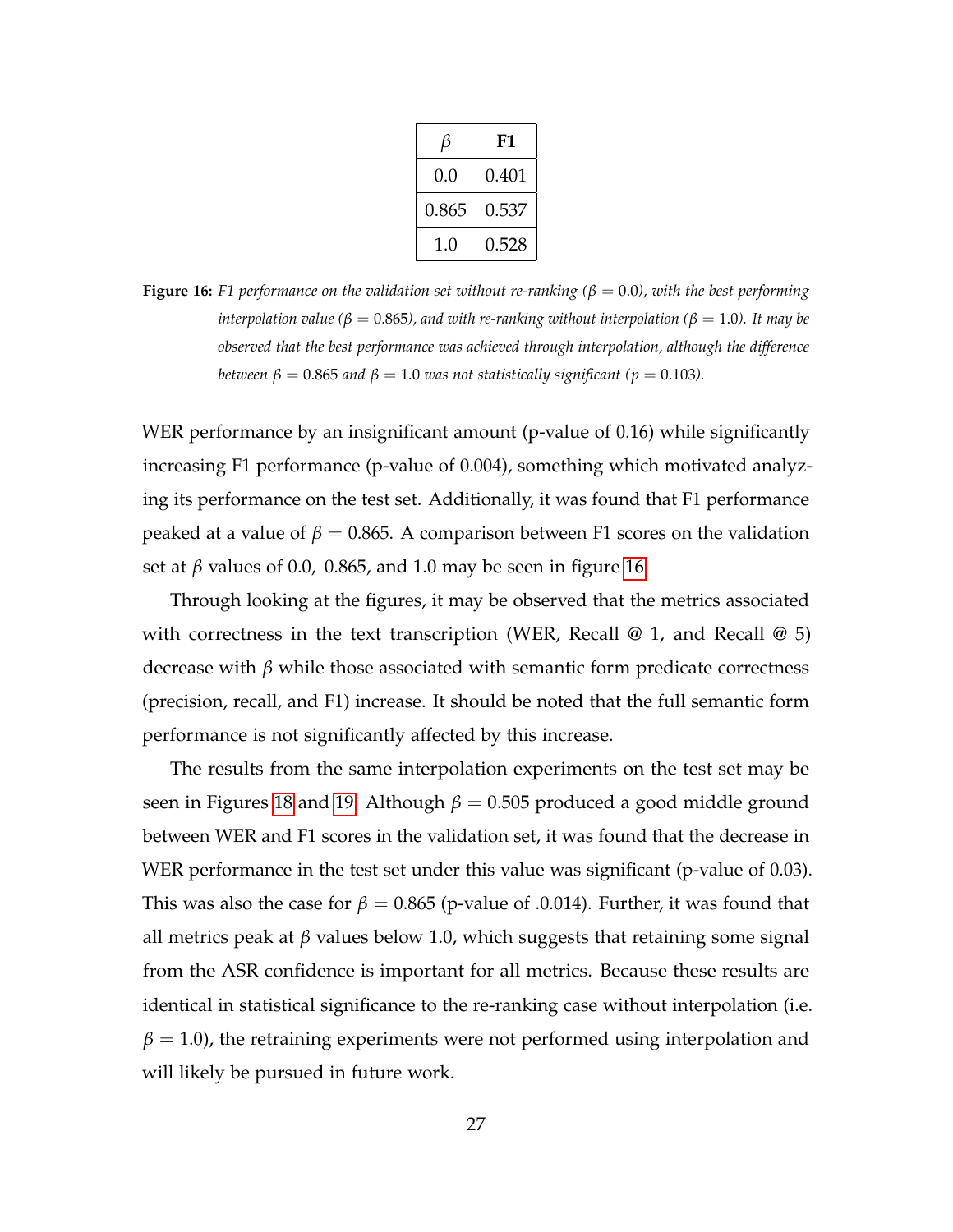<span id="page-27-0"></span>

**Figure 17:** *Precision, recall, and F1 performance from interpolating ASR and parse confidence scores on the validation set. It may be observed that performance on these metrics begins to increase at*  $\beta = 0.5$ , the point at which more weight is given to parse confidence scores over ASR scores.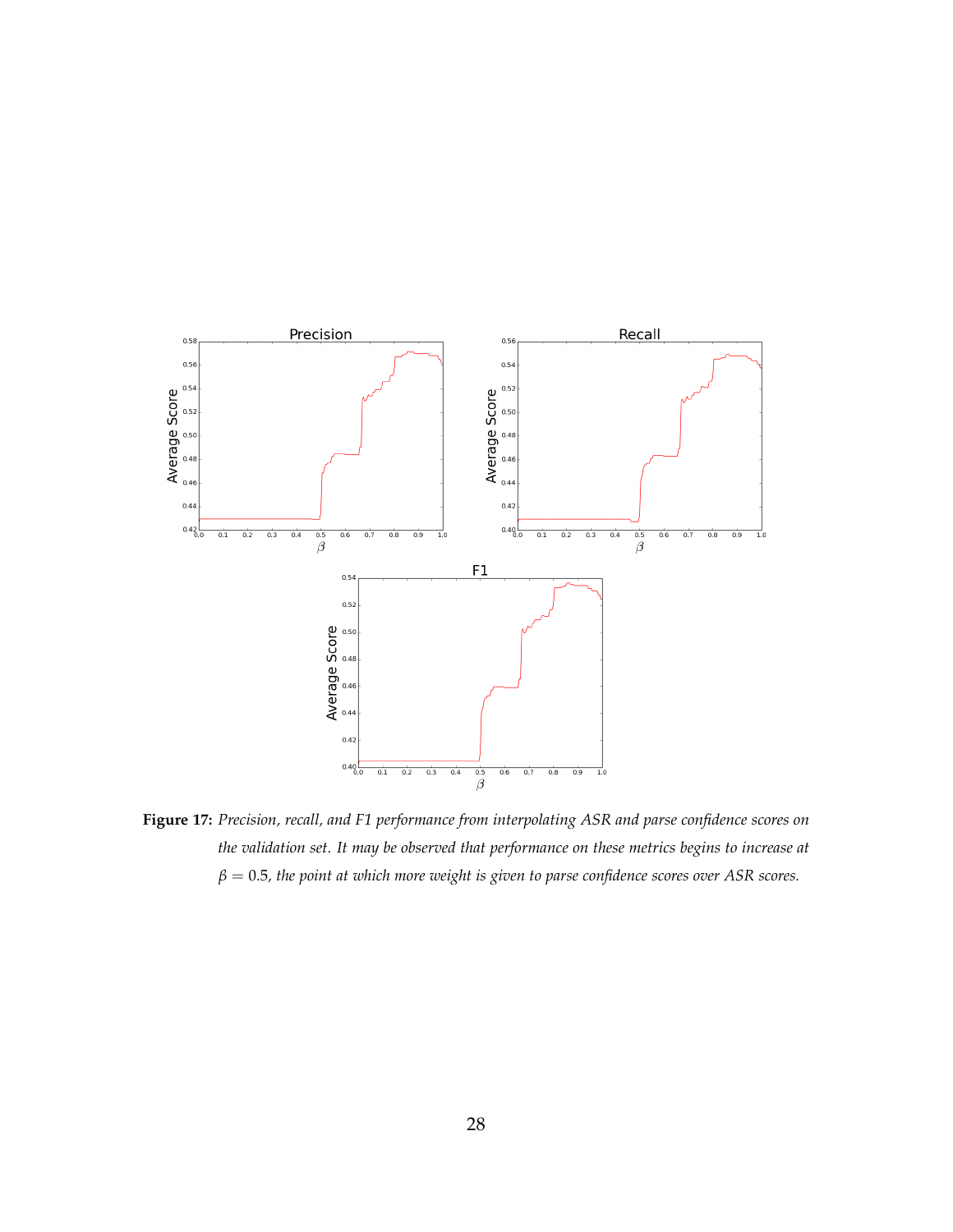<span id="page-28-0"></span>

**Figure 18:** *WER, Recall @ 1, Recall @ 5, and full semantic form performance from interpolating ASR and parse confidence scores on the test set. Note that all 4 metrics begin to experience a drop in performance after a high enough β value.*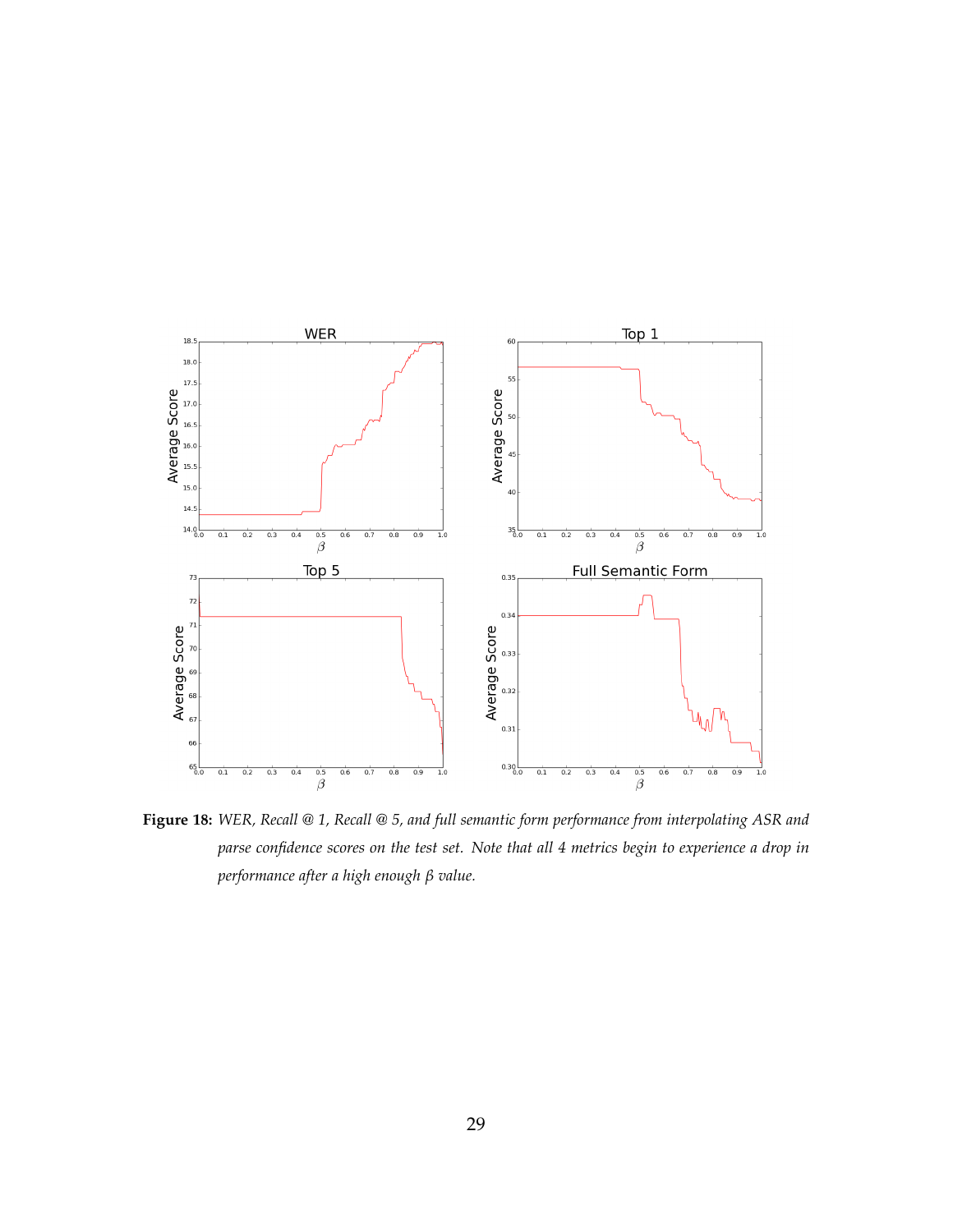<span id="page-29-0"></span>

**Figure 19:** *Precision, recall, and F1 performance from interpolating ASR and parse confidence scores on the test set. Similarly to the validation set, all three metrics begin to experience an increase in performance after a value of*  $\beta = 0.5$ *.*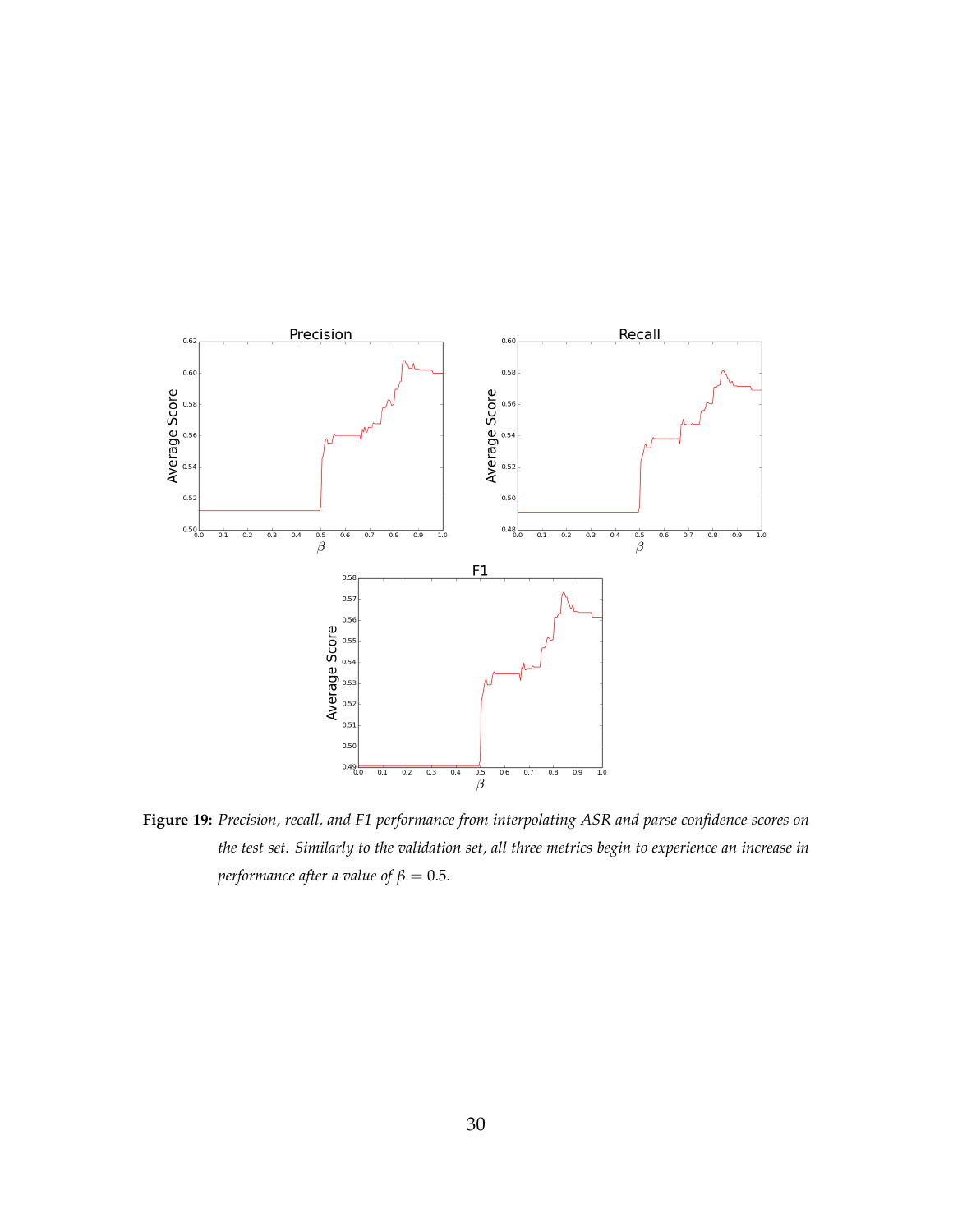### **6 Future Work**

In this section we briefly describe a few possible avenues that may be pursued for future work.

### **6.1 Deep Learning Approaches**

Because we would eventually want to use an ASR system for issuing commands in robotic tasks, it is not strictly necessary that the text transcription of a speech utterance be generated. With this in mind, one possible avenue of future work could be to train an end to end system which can take speech utterances as input and output semantic forms pertaining to them.

There has been work done in end to end speech recognition in which an LSTM neural network was trained to transcribe speech to text without needing to use an intermediate phonetic representation (i.e. an explicit acoustic model) [\(Graves](#page-33-3) [& Jaitly, 2014;](#page-33-3) [Xiong et al., 2016\)](#page-35-2). Perhaps such a system could be extended and trained to generate semantic forms rather than text transcriptions.

As mentioned in section [5.3,](#page-22-0) our current system is unable to use phrases in our corpus which are longer than 7 tokens in length due to computational cost. Therefore, it would be highly desirable to find methods of performing effective semantic parsing that incur lower computational cost. Recent works such as [\(Misra](#page-34-9) [& Artzi, 2016\)](#page-34-9) have shown promising findings using neural neural networks to produce results comparable to CKY parsers with a lower number of operations.

In future work, we may pursue the use of similar neural network methods for the components of our pipeline. Particularly, if we replaced both the ASR and semantic parser with neural models, then the entire system could perhaps be trained end-to-end (i.e. training on pairs of speech utterance input and semantic form output). In order to properly work with the relatively small size of our data set (compared to traditional deep learning data sets), we could use pre-trained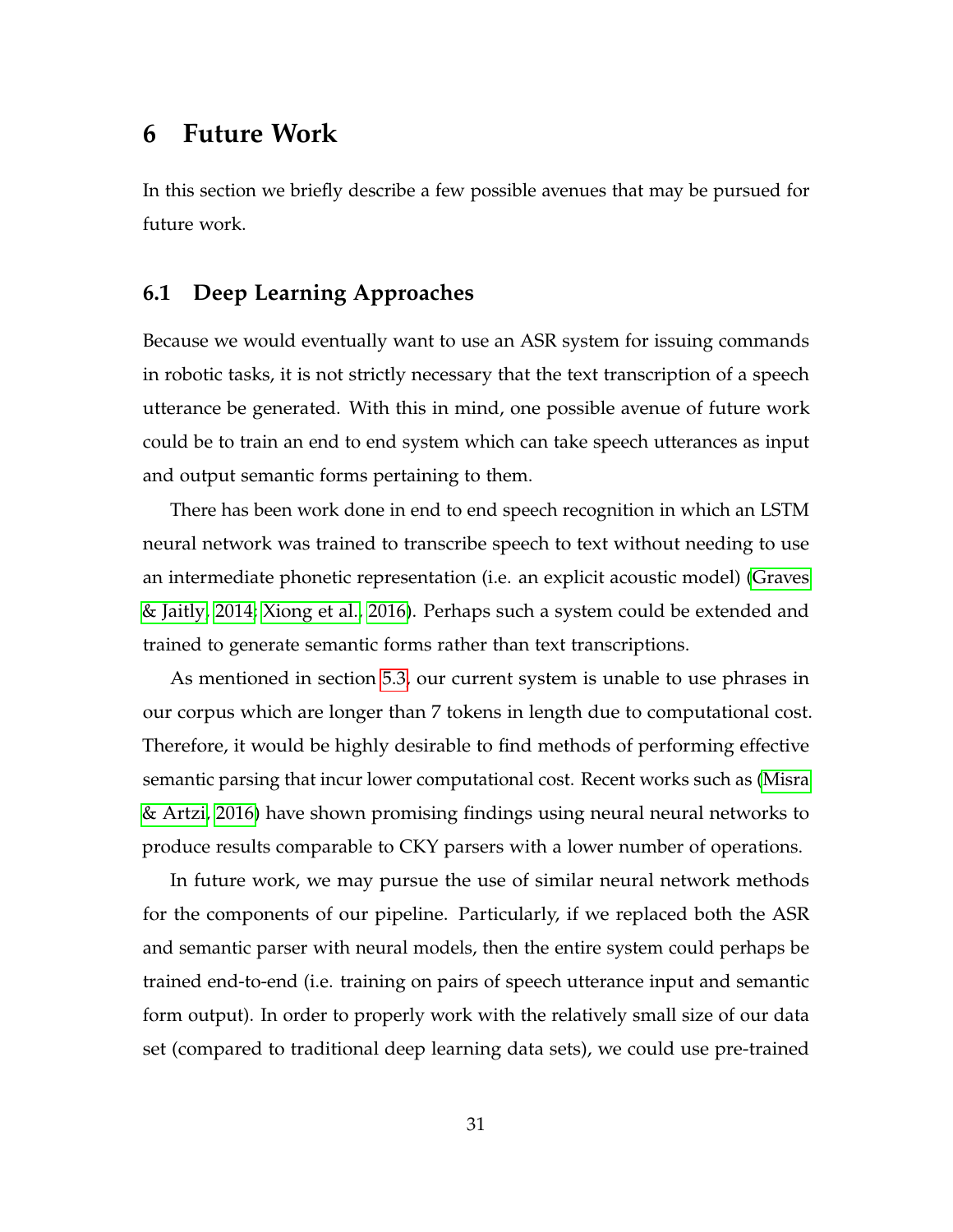models which we would then fine-tune with our data.

#### **6.2 Discriminative Re-ranking**

Our current system re-ranks recognition hypotheses using parse confidence scores. One possible approach that may be tried in order to improve the system could be to train a discriminative re-ranker for the re-ranking task. Similarly to [\(Collins &](#page-33-10) [Koo, 2005\)](#page-33-10), such a model could take some feature representation from candidate hypotheses' ASR transcriptions and parses along with the input speech utterances and produce a new set of rankings.

### **6.3 Incremental Learning Through Human-Robot Interaction**

One of the desired applications for our system is to be able to deploy it in a robotics environment where the agent can incrementally learn to participate in dialogue with users. Similarly to [\(Thomason et al., 2015\)](#page-34-8), the system would be boot-strapped with an initial lexicon for its parser and speech recognition system. With this initial knowledge, the agent would iteratively learn more robust models through dialogue interactions with users. As mentioned in section [5.2,](#page-20-1) this avenue of future work could prove particularly fruitful given the significant increase in partial semantic form performance that our system experiences through parser re-ranking. Particularly, if there is an increase in the correct number of predicates in the computed semantic form (i.e. F1 score), then the average dialogue length could be reduced since the system would have less parameters to disambiguate in given commands.

Additionally, our work did not explore the use of context or reasoning for biasing semantic parsing re-ranking. There are certain cases where semantic forms with the same predicates but different arguments (e.g. *bring*(*marker*, *tom*) and *bring*(*marker*, *dan*)) can have very similar or identical parser confidence scores. If a dialogue system were to be implemented, then the incorporation of common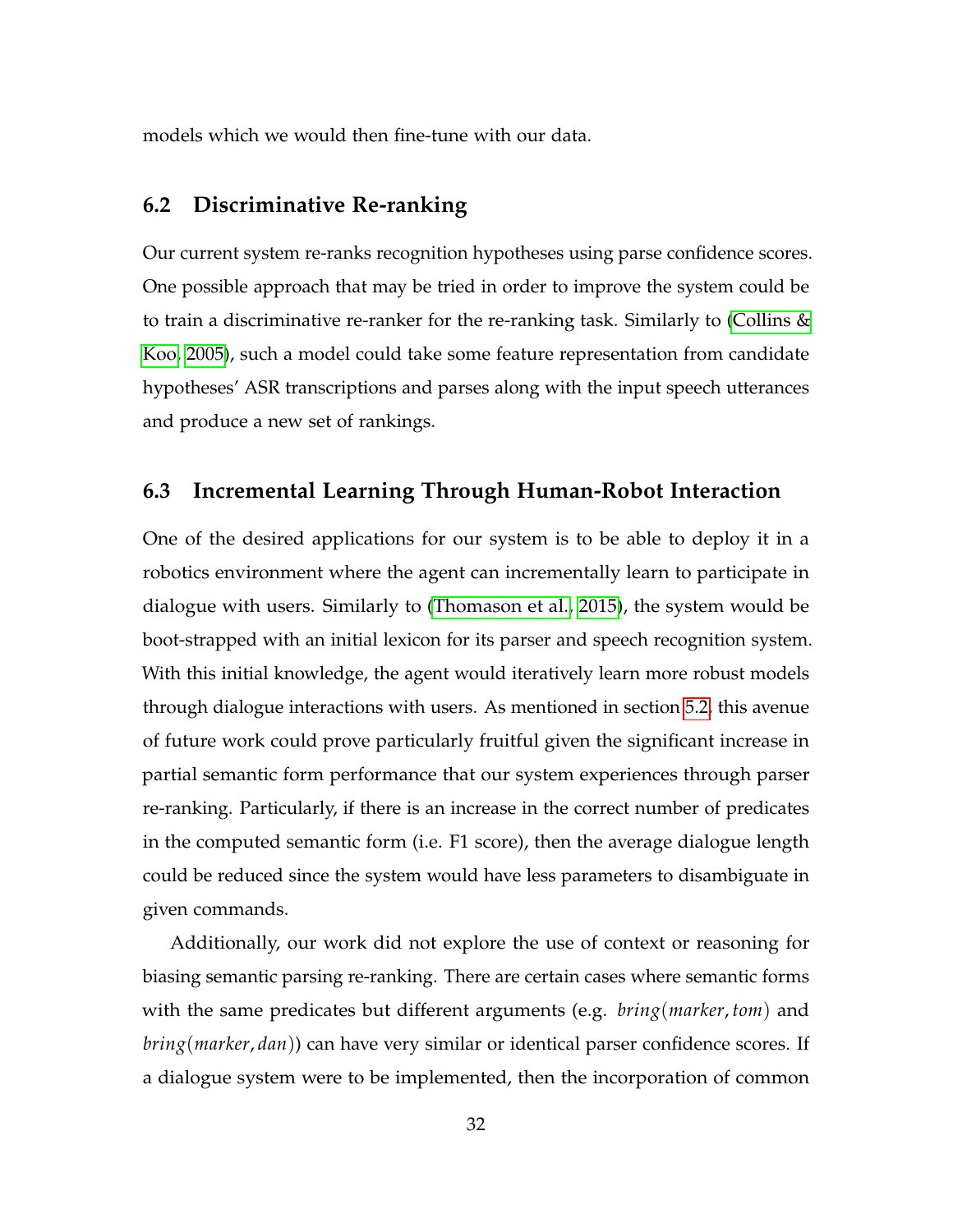sense reasoning, similar to what is used in [\(Zhang & Stone, 2015\)](#page-35-5), could prove useful for disambiguating between different arguments or predicates.

## **7 Conclusion**

Although our methods have been shown to have an adverse effect on WER, which is the main evaluation metric for speech recognition, we have shown that our system can significantly improve precision, recall, and F1 scores in the predicate lists of the final semantic forms of hypotheses. We believe that these findings are promising since we are ultimately interested in the end to end performance of the system (i.e. final semantic forms). Although the full semantic form performance is not significantly affected, we believe that our findings can serve as a proof of concept for the potential improvements which semantic parsing could provide a pipeline which uses speech as input, particularly one in which dialogue could disambiguate the parameters of issued commands.

## **Acknowledgements**

I would like to thank Dr. Raymond Mooney for taking me on as his student and for advising me through this first research experience. I am incredibly grateful for his guidance and patience as I have gone through this process. Dr. Peter Stone for introducing me to the field of AI and for serving as my second reader. I would also like to thank Dr. Vijaya Ramachandran for serving on my committee. Additionally, I would like to thank Jesse Thomason for his mentorship, his help and input have been invaluable to this work. Finally, I'd like to thank Aishwarya Padmakumar for her continued input and assistance throughout.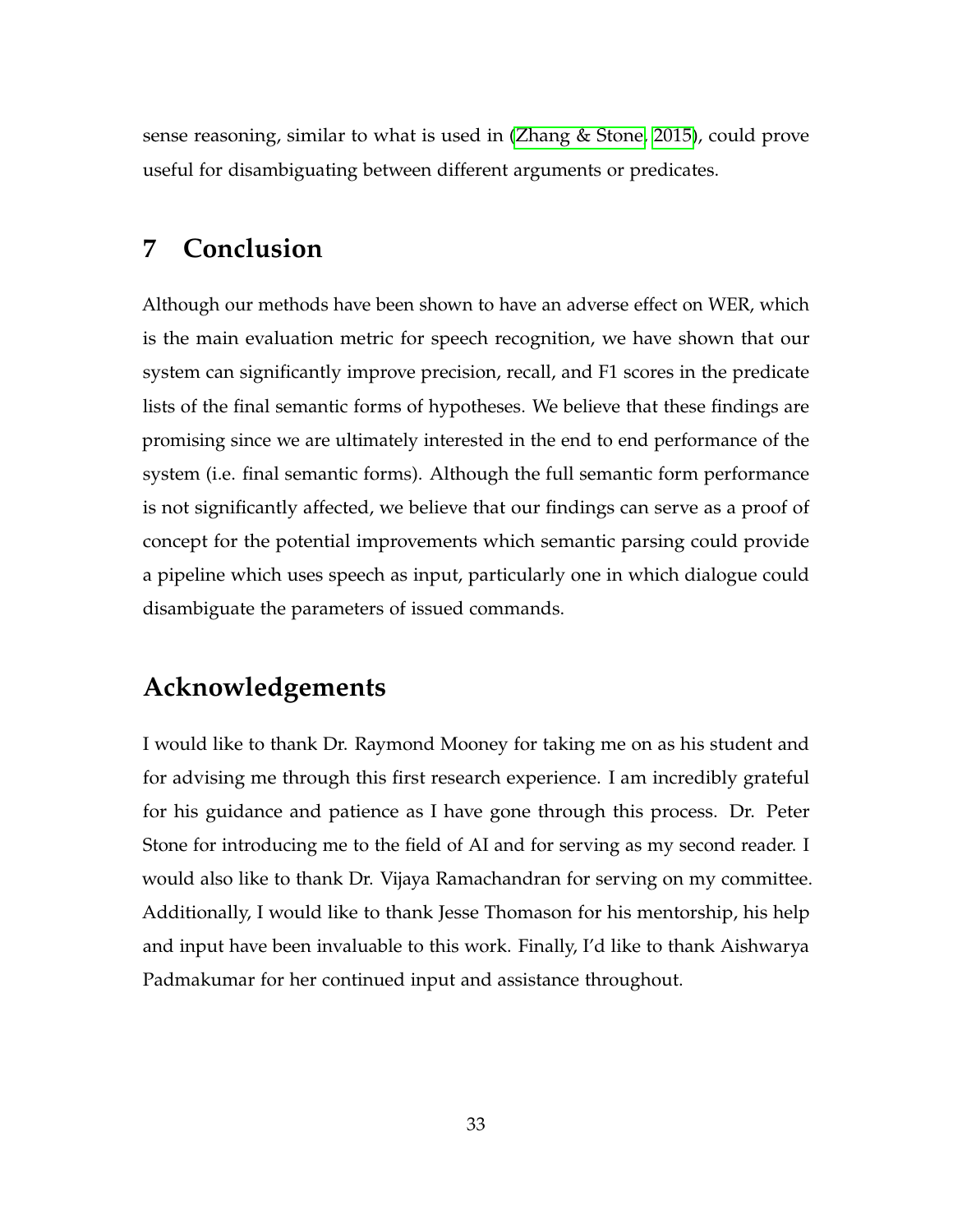# **References**

- <span id="page-33-7"></span>Ananthakrishnan, S., & Narayanan, S. (2007). Improved Speech Recognition Using Acoustic and Lexical Correlates of Pitch Accent in a N-best Rescoring Framework. In *Acoustics, Speech and Signal Processing, 2007. ICASSP 2007. IEEE International Conference on* (Vol. 4, pp. IV–873).
- <span id="page-33-4"></span>Artzi, Y., & Zettlemoyer, L. (2013a). UW SPF: The University of Washington Semantic Parsing Framework. *arXiv preprint arXiv:1311.3011*.
- <span id="page-33-6"></span>Artzi, Y., & Zettlemoyer, L. (2013b). Weakly Supervised Learning of Semantic Parsers for Mapping Instructions to Actions. *Transactions of the Association for Computational Linguistics*, *1*, 49–62.
- <span id="page-33-8"></span>Basili, R., Bastianelli, E., Castellucci, G., Nardi, D., & Perera, V. (2013). Kernel-Based Discriminative Re-ranking for Spoken Command Understanding in HRI. In *AI\* IA 2013: Advances in Artificial Intelligence* (pp. 169–180). Springer.
- <span id="page-33-5"></span>Church, A. (1940). A Formulation of the Simple Theory of Types. *The Journal of Symbolic Logic*, *5*(02), 56–68.
- <span id="page-33-10"></span>Collins, M., & Koo, T. (2005). Discriminative Reranking for Natural Language Parsing. *Computational Linguistics*, *31*(1), 25–70.
- <span id="page-33-9"></span>Erdogan, H., Sarikaya, R., Chen, S. F., Gao, Y., & Picheny, M. (2005). Using Semantic Analysis to Improve Speech Recognition Performance. *Computer Speech & Language*, *19*(3), 321–343.
- <span id="page-33-3"></span><span id="page-33-1"></span>Forney, G. D. (1973). The Viterbi Algorithm. *Proceedings of the IEEE*, *61*(3), 268–278.
- Graves, A., & Jaitly, N. (2014). Towards End-To-End Speech Recognition with Recurrent Neural Networks. In *ICML* (Vol. 14, pp. 1764–1772).
- <span id="page-33-0"></span>Jurafsky, D., & Martin, J. H. (2009). *Speech and Language Processing (2Nd Edition)*. Upper Saddle River, NJ, USA: Prentice-Hall, Inc.
- <span id="page-33-2"></span>Lamere, P., Kwok, P., Gouvea, E., Raj, B., Singh, R., Walker, W., . . . Wolf, P. (2003). The CMU SPHINX-4 Speech Recognition System. In *IEEE Intl. Conf. on Acoustics, Speech and Signal Processing (ICASSP 2003), Hong Kong* (Vol. 1, pp.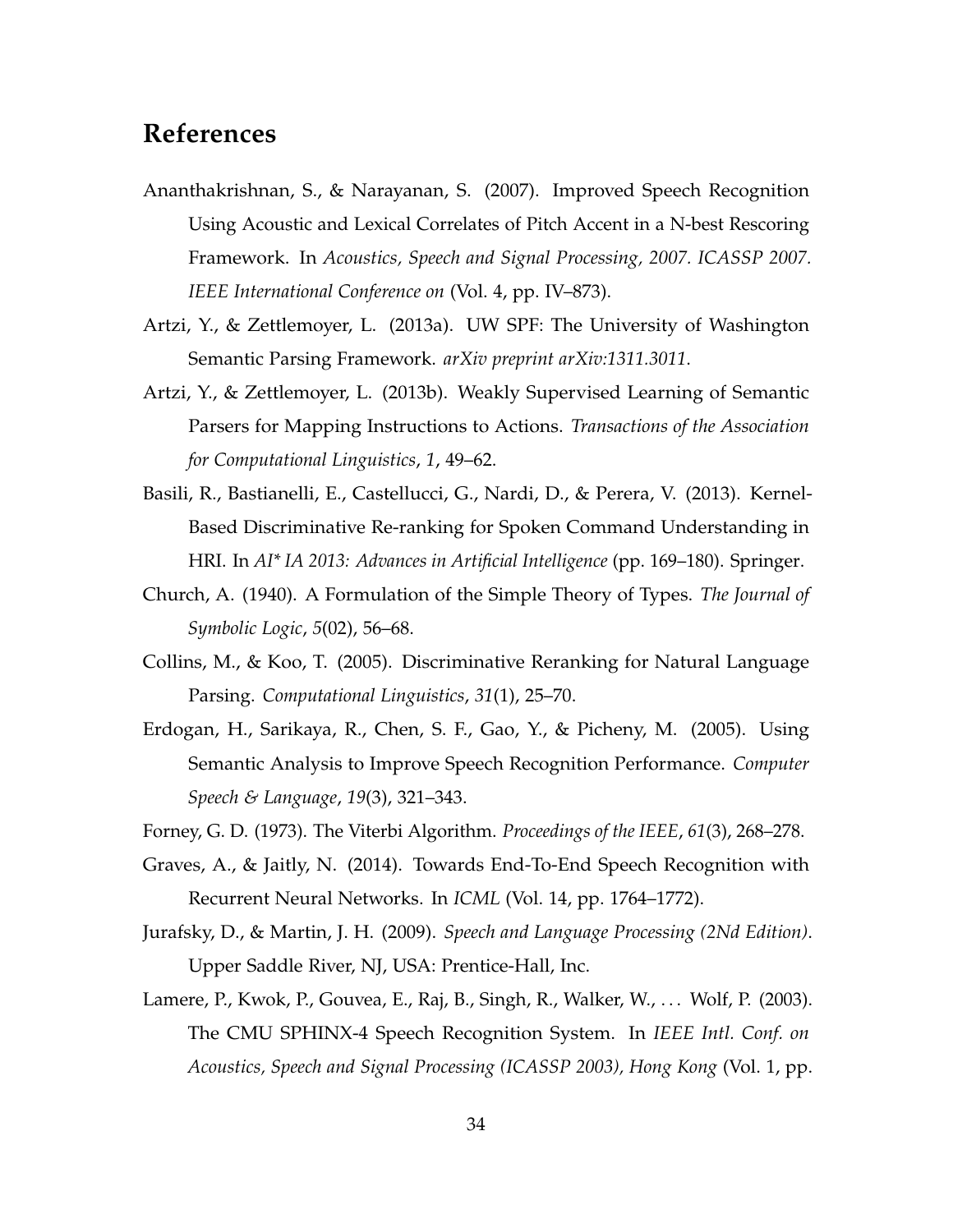$2-5$ ).

- <span id="page-34-2"></span>Lamere, P., Kwok, P., Walker, W., Gouvêa, E. B., Singh, R., Raj, B., & Wolf, P. (2003). Design of the CMU Sphinx-4 Decoder. In *INTERSPEECH.*
- <span id="page-34-4"></span>Liang, P., & Potts, C. (2015). Bringing Machine Learning and Compositional Semantics Together. *Annu. Rev. Linguist.*, *1*(1), 355–376.
- <span id="page-34-9"></span>Misra, D. K., & Artzi, Y. (2016). Neural Shift-Reduce CCG Semantic Parsing. In *Proceedings of the Conference on Empirical Methods in Natural Language Processing.*
- <span id="page-34-7"></span>Morbini, F., Audhkhasi, K., Artstein, R., Van Segbroeck, M., Sagae, K., Georgiou, P., ... Narayanan, S. (2012). A Reranking Approach for Recognition and Classification of Speech Input in Conversational Dialogue Systems. In *Spoken Language Technology Workshop (SLT), 2012 IEEE* (pp. 49–54).
- <span id="page-34-6"></span>Peng, F., Roy, S., Shahshahani, B., & Beaufays, F. (2013). Search Results Based N-best Hypothesis Rescoring with Maximum Entropy Classification. In *ASRU* (pp. 422–427).
- <span id="page-34-1"></span>Rabiner, L. R. (1989). A Tutorial on Hidden Markov Models and Selected Applications in Speech Recognition. *Proceedings of the IEEE*, *77*(2), 257–286.
- <span id="page-34-0"></span>Rosenfeld, R. (2000). Two Decades of Statistical Language Modeling: Where Do We Go from Here?
- <span id="page-34-3"></span>Singh, R., Warmuth, M. K., Raj, B., & Lamere, P. (2003). Classification with Free Energy at Raised Temperatures. In *INTERSPEECH.*
- <span id="page-34-5"></span>Steedman, M., & Baldridge, J. (2011). Combinatory Categorial Grammar. *Non-Transformational Syntax: Formal and Explicit Models of Grammar. Wiley-Blackwell*.
- <span id="page-34-8"></span>Thomason, J., Zhang, S., Mooney, R., & Stone, P. (2015). Learning to Interpret Natural Language Commands Through Human-Robot Dialog. In *Proceedings of the Twenty-Fourth International Joint Conference on Artificial Intelligence (IJCAI).*